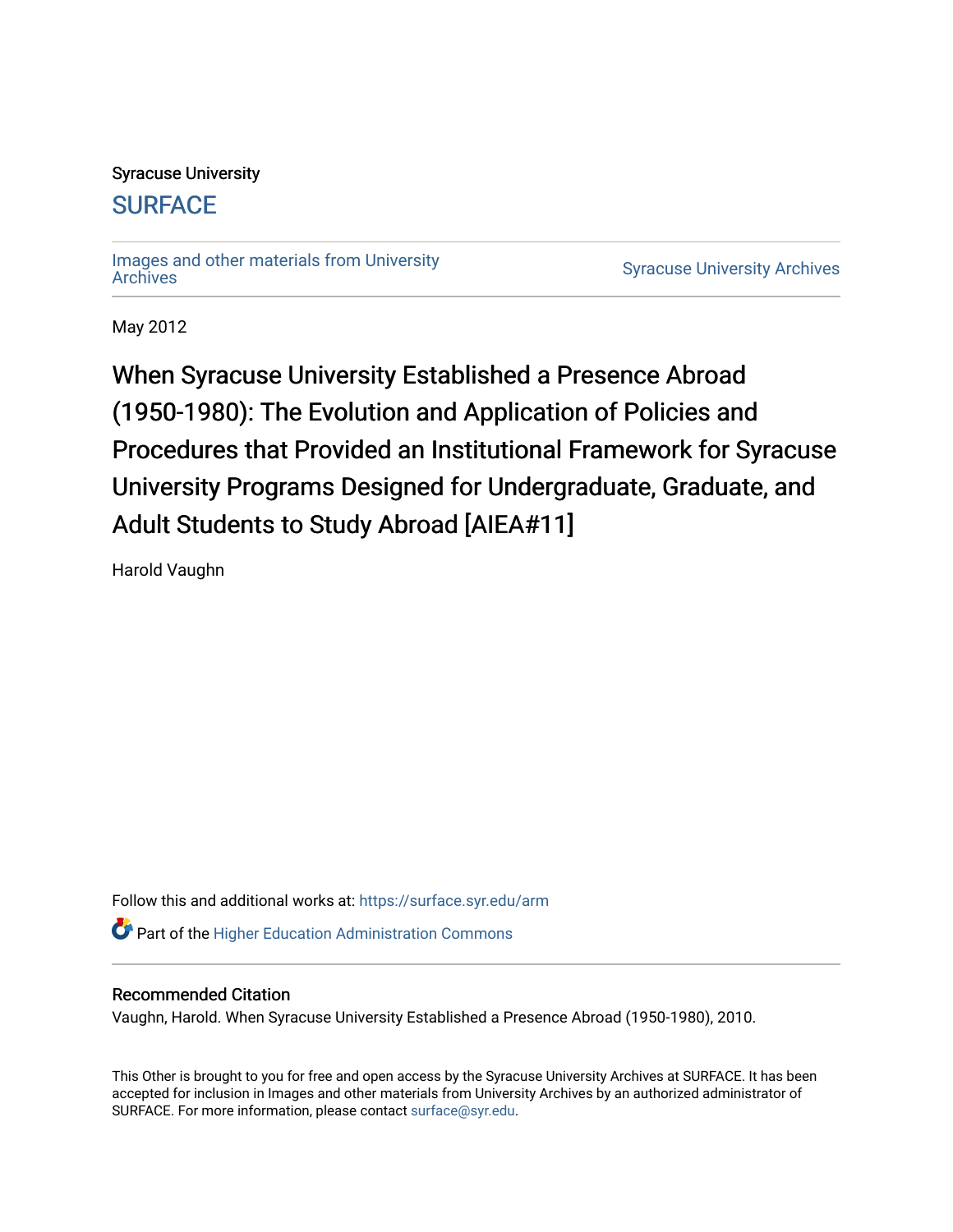# WHEN SYRACUSE UNIVERSITY ESTABLISHED A PRESENCE ABROAD (1950-1980)

The Evolution and Application of Policies and Procedures that Provided an Institutional Framework for Syracuse University Programs Designed for Undergraduate, Graduate, and Adult Students to Study Abroad

Harold A. Vaughn

## AIEA # 11

A publication of Syracuse University Publications in Continuing Education (SUPCE)

## This document is available electronically at:

<http://www.suce.syr.edu/Community/aiea/resources.htm>

AIEA Dean, University College 700 University Ave. Syracuse, NY 13244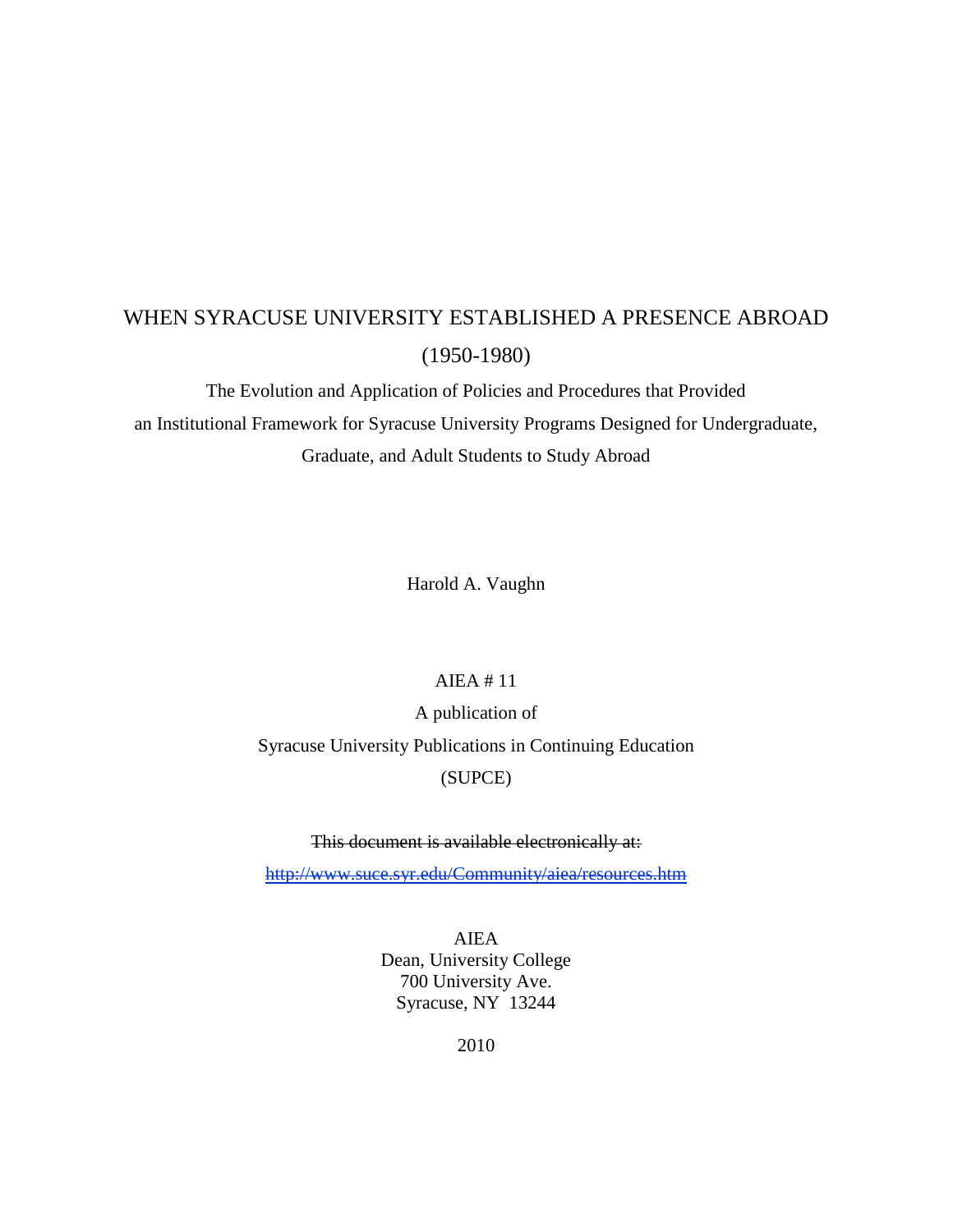This article describes and explains how Syracuse University's vast array of options for students to travel abroad for academic purposes came into being and were developed and established in foreign locations. It focuses on such topics as program design, implementation, contacts abroad, acquiring facilities, recruitment, selection, transportation, legal issues, finances, and assessment.

#### In the Beginning

Syracuse University was founded by the Methodist Church from which it inherited a missionary tradition; a tradition that became manifest when the Syracuse in China program was established in the 1920s. War in Asia and, then, war in Europe, put a temporary halt to such endeavors and to any movement of faculty or students to foreign destinations for research or other academic purposes.

With the end of the Second World War, it became possible for Syracuse University faculty members to resume professionally related foreign travel and, then, to organize trips abroad for both part-time adult and full-time undergraduate students. These initiatives found their origin in the professional interests of individual faculty members but also reflected a genuine commitment to activities consistent with the concept of world peace that came into being with the end of the war. In 1948, Frank Kent, an assistant professor in the School of Art, proposed an arts and crafts summer program in Taxco, Mexico, which offered the additional attraction of being easy to reach. Other faculty members followed with similar proposals, turning to University College where they found strong support in the person of Dean Alexander N. Charters. Dr. Charters' World War Two experience in the Royal Canadian Navy made him especially sensitive to the need to resume academic exchanges on an international scale. He also attributed his strong international interests to growing up in Canada, a member of the British Commonwealth, where exposure to other peoples and cultures was an integral dimension of the education curriculum.

These early initiatives were designed to incorporate field trips to foreign locations into threecredit courses. The field trips, or study tours, provided opportunities for part-time adult and full-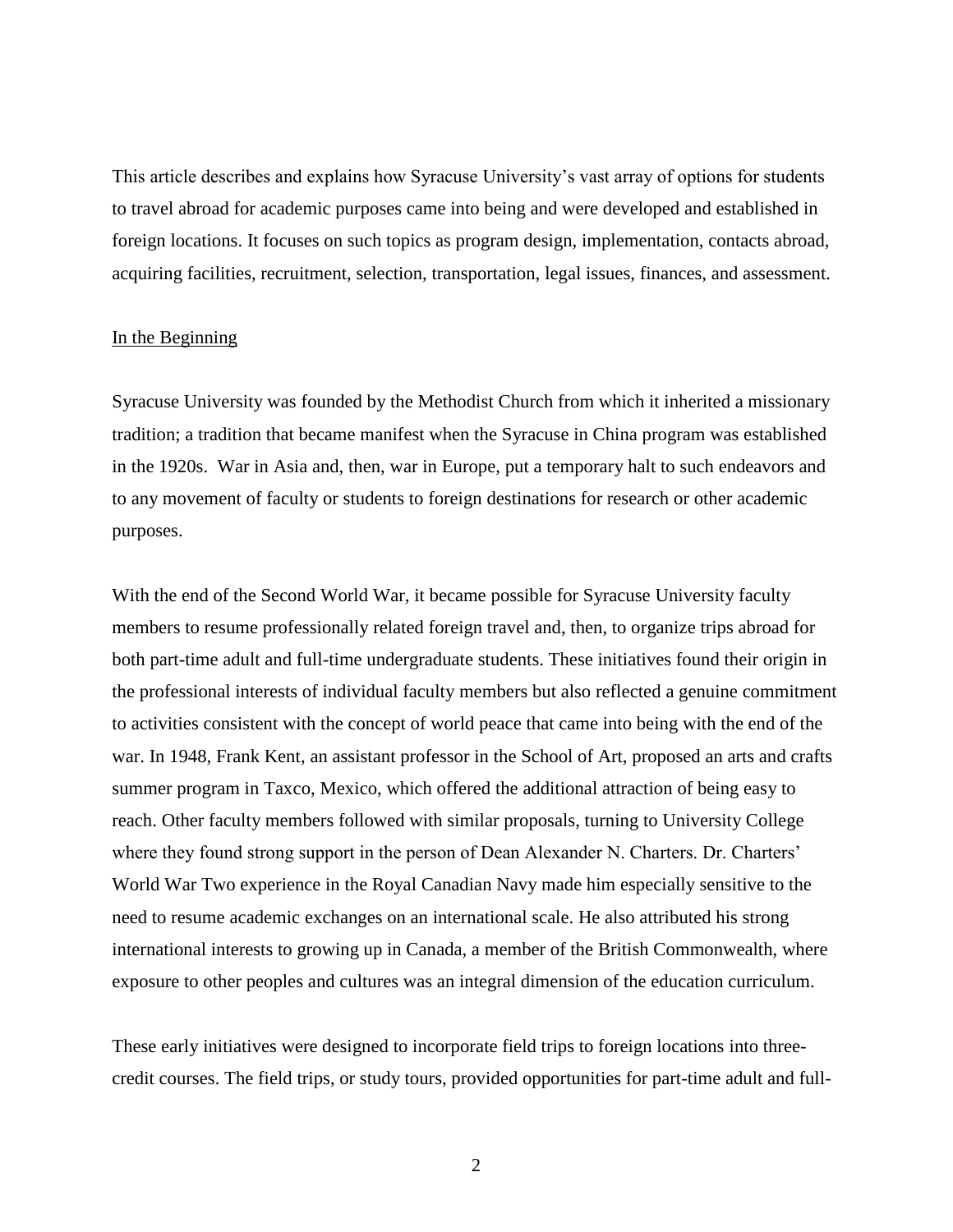time undergraduate students to combine travel and study in such locations as Mexico and France and, for those preparing for careers in fashion and textiles, relevant visits to several European centers*.* All participants were required to register for credit and pay tuition. As plants that flower do not appear, suddenly, in full bloom, what became Syracuse University's vast array of options for students to study abroad grew from seeds thus planted both before and after the Second World War.

The launching of Sputnik in 1957 led to a renewed focus on the American educational system, not only in terms of mathematics, science and technology, but also on the importance of acquiring foreign language and other international and cross-cultural skills. A 1959 assessment of U.S. needs for personnel with appropriate international and cross-cultural skills revealed a dearth of opportunities for American students to acquire those skills by way of an experience living and studying abroad.<sup>i</sup> A careful examination of existing opportunities for American students to go abroad for a serious academic experience established that participation was limited to those with an existing level of competence in a foreign language or those few who could gain admission to an English speaking institution abroad. Syracuse University's Semester in Italy emanated out of that assessment, as did other initiatives that materialized during succeeding decades.

### The Semester in Italy: The Concept

In 1959, the Semester in Italy represented a unique concept of study abroad. The proposal benefitted from the strong support of Vice Chancellor Finla Crawford, Harlan Cleveland, then Dean of the Maxwell School, University College Dean Alexander N. Charters, and several key faculty members among whom were Political Science Professor John Clark Adams, Professor William Fleming who served as chair of the Fine Arts Department, and Professor of Italian Fred Jackson. For Syracuse University, the prospect of taking full-time students abroad for an entire academic semester was radically new. At that time, many innovative initiatives, other than those designed for full-time students, were placed in University College. Recognizing the College's unusual range of administrative experience including short-term study tours, off-campus program centers, the Adirondack Conference Centers, the Chautauqua Institution, and a general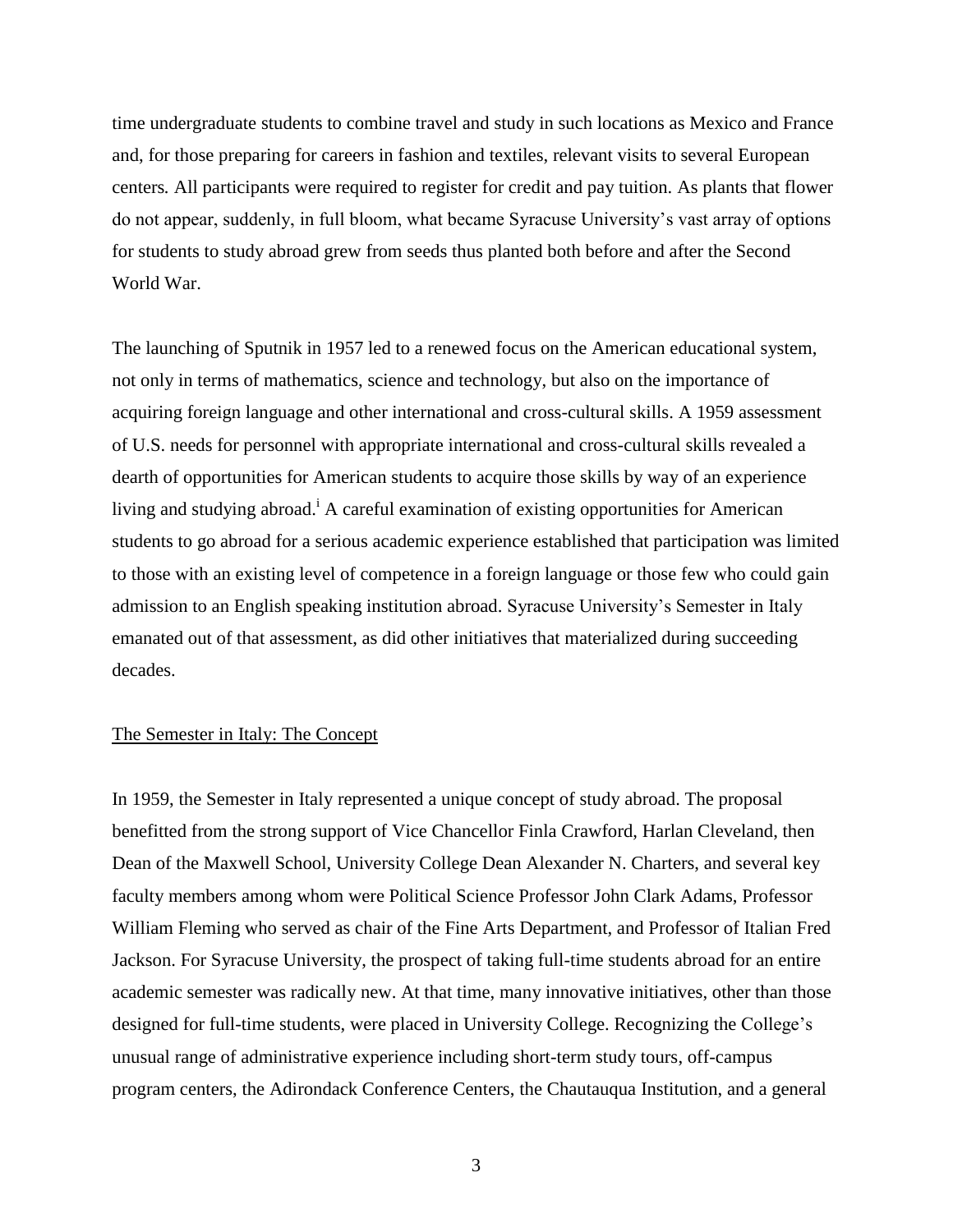role in developing and administering experimental programs, Vice Chancellor Crawford assigned responsibility for the proposed initiative to University College**.** Soon thereafter, the College established an office for Foreign Study Programs to manage study abroad initiatives. Harold Vaughn, who had just completed a year of graduate study at the University of Chicago focused on international relations, was identified to serve as its director. Another asset Vaughn brought to the position was a two-month experience as a "community ambassador" in what was then Yugoslavia. The "community ambassador" project was administered by The Experiment in International Living.

Study tours were creatures of a single department, often a single faculty member with a specific interest. They were conducted, usually, over a four to six week period during a summer session. Programs that would take students abroad for a semester or an academic year involved several academic departments, sometimes several schools and colleges. Goals and objectives were of a different order of complexity and required equally complex arrangements and sophisticated conceptualization.

In 1959, there was no existing protocol, no applicable set of policies, and no relevant model to imitate. However, University College had had experience with off-campus programs in which faculty traveled away from Syracuse to offer instruction, and had been offering short-term study tours to foreign locations. These experiences constituted a basis for addressing such issues as faculty compensation, expenses related to travel and living, temporarily, in a foreign city, granting academic credit for work completed abroad, utilizing 'off-campus' facilities, student personnel concerns, and an appropriate financial and administrative framework.

Syracuse did not invent the concept of study abroad for undergraduate students but it did create a unique opportunity for American students to undertake a solid semester of academic work toward an undergraduate degree without prior knowledge of the language of the host country while being immersed in the culture of the host city. Taking students abroad for a single semester would make it possible for most undergraduates to study in a foreign country regardless of the major field of study. That is the way the proposal for a Semester in Italy was presented and subsequently described both within and outside the University.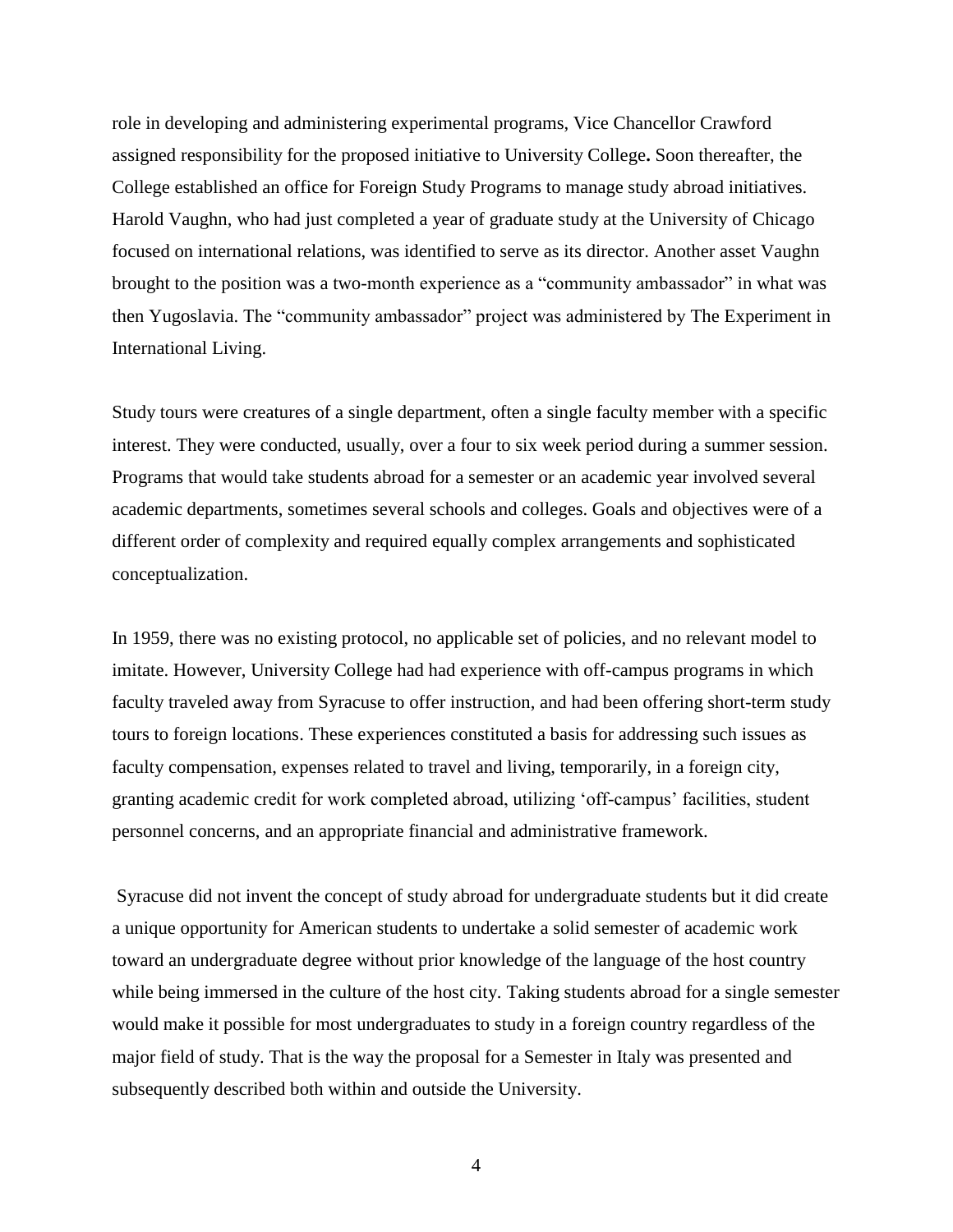The program was to be located in the city of Florence. Courses would be taught, in English, by regular University faculty members or qualified professionals appointed with the approval of the relevant academic department. The Schools, Colleges and Academic Departments would have responsibility for course work offered abroad as they did on campus. In terms of course credits and meeting degree requirements, there would be no distinction between campus and abroad. Courses would be selected on the basis of relevance to the host country and city and the objectives of the program.

Cultural immersion objectives were to be realized, in large part, by placing students in host families. In so far as possible, the student would be considered a family member and be responsible to his or her hosts. They would take all meals with the host family and participate in family routine. Because the mid-day meal was a time when Florentine families come together, classes were scheduled around the two to three hour break in the middle of the day.

Acquiring a level of competence in the language of the host country, as rapidly as possible, was an objective in itself and an essential tool for cultural immersion. At that time, the relatively few U.S. institutions offering opportunities for their students to go abroad for academic purposes limited the option to students with an existing level of competence in the language of the host country. Taking students abroad without requiring a language prerequisite was a source of contention both outside and inside the University. Students accepted for the Semester in Italy would be required to register for six credits of work in Italian. They were to meet for formal instruction three times each week and six days a week in small groups for intensive work with a "conversation" teacher. More advanced students could enroll for work at the intermediate level or an Italian literature course.

In addition to Italian language and literature, the curriculum would include courses in art history and European history with an emphasis on the Italian Renaissance, and a course on European, especially Italian, political systems. Certain courses, most especially classes in art history, would schedule sessions in museums, churches, and other cultural sites at which time the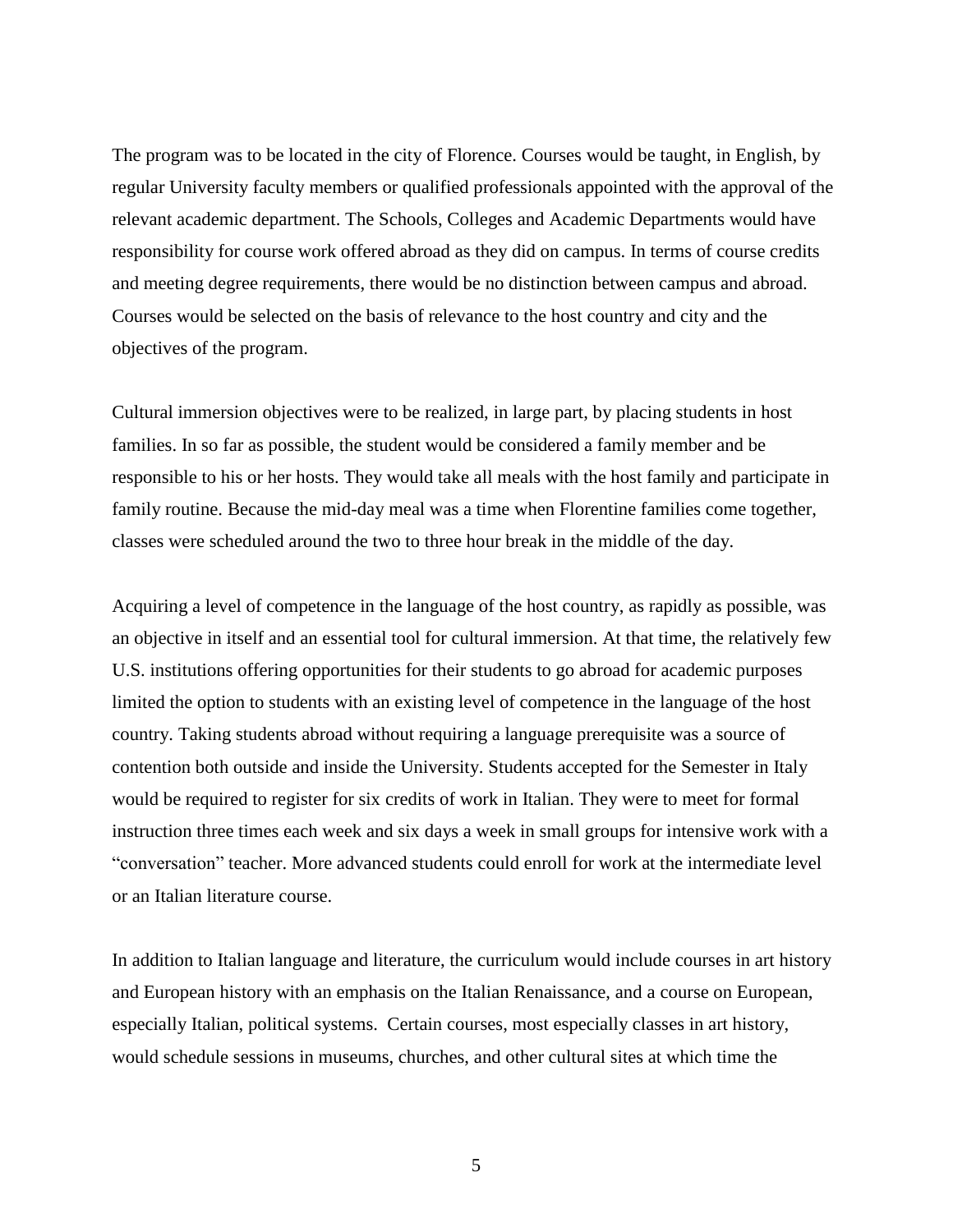instructor could meet with students, perhaps to lecture *in situ*. The program would also provide for occasional field trips to major historical and cultural sites outside the host city.

In 1959, it was the rare student who went abroad during the regular academic year to study as part of a degree program. It was yet more rare for students, other than language majors, to leave their campus for an academic experience in another country. Students, of course, would be the *sin no qua* for a viable program. Therefore, recruitment was an immediate and challenging priority; success, which was not assured, involved a risk that Dean Charters was willing to take.<sup>ii</sup> Living and studying in a foreign environment while participating in a demanding program called for relatively mature students who had demonstrated the necessary self-discipline and ability to succeed. The junior year was considered the optimal time to go abroad. Highly recommended second semester sophomores would also be admitted. Students from other colleges and universities were eligible if their home institutions guaranteed, in advance, that full degree credit would be awarded upon successful completion of course work.

Students admitted into the program would have access to extraordinary learning opportunities but living and studying in a foreign environment would place them in an unfamiliar and often challenging environment. Those who designed the program saw the need for clarity in terms of what the student should expect from the program and the importance of articulating what would be required of the student. There was to be a 'contract' by which the student agreed to abide by a set of rules: (1) Students would not travel outside the host country during the academic semester. (2) They would not be away overnight without informing their hosts. (3) They would not own or operate a motor vehicle. Parents were asked not to visit their sons and daughters during the course of the semester.

#### Establishing a Presence Abroad: Florence

Careful planning facilitated implementation. Nonetheless, the tasks involved were challenging. During the study tour stage, University College turned to a commercial travel agent who then made travel and other logistical arrangements. Typically, a member of the faculty with prior professional experienced in a given location was able to guide and direct the agent around a set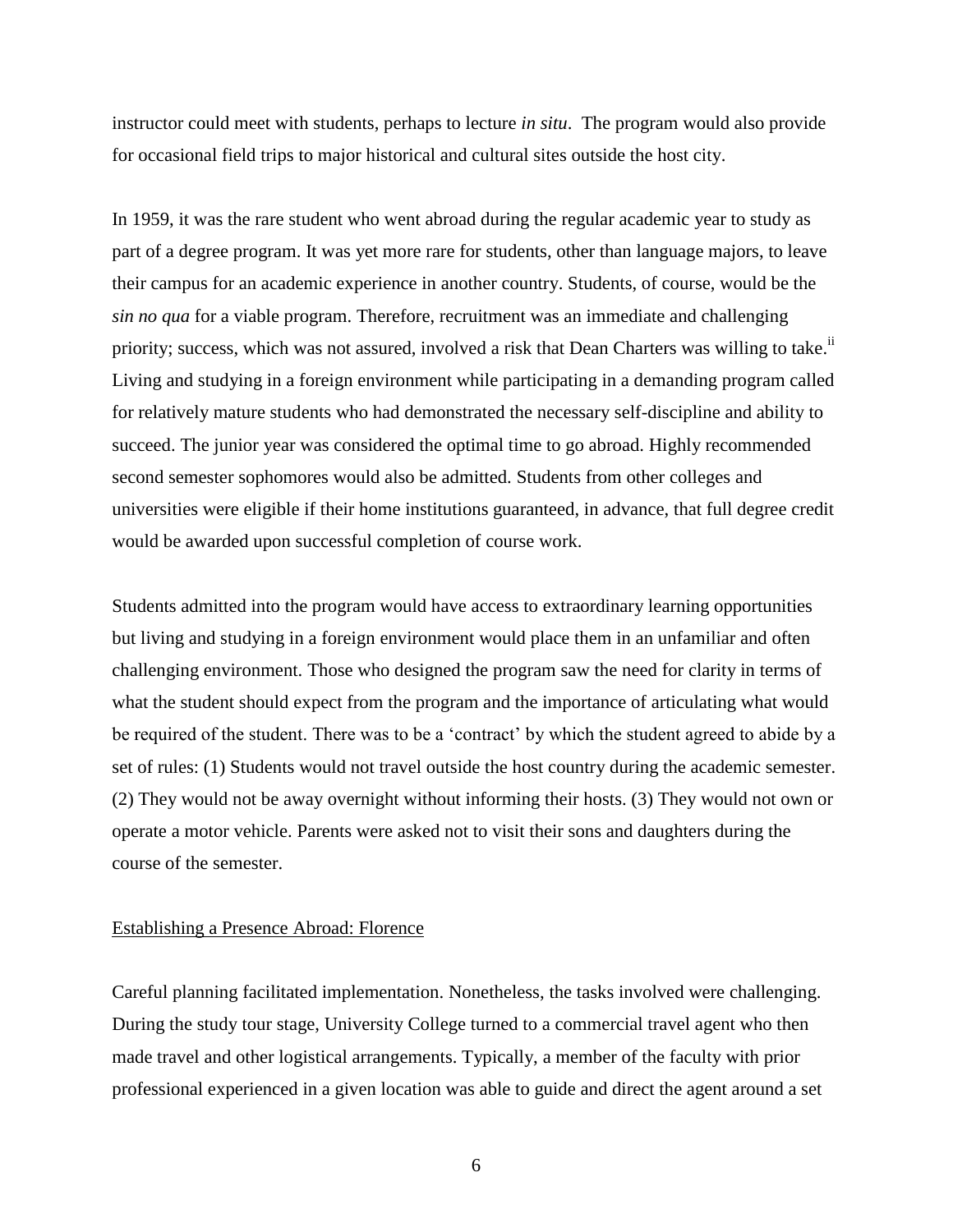of academic course related objectives. Establishing a presence abroad sufficient to the requirements of a semester long program and the expectation of a continuing presence called for quite different strategies.

The process of turning concept into reality benefitted significantly from the experience and expertise of individual Syracuse University faculty members. The principal member of the group that designed the Semester in Italy was Prof. John Clark Adams. Before the war, he was a student at the *Univesita' degli Studi di Firenze.* After the war, he served a term on the staff of the U.S. Embassy in Rome. He had maintained contact with several people he had come to know in Italy and knew Florence well. These contacts facilitated the process of acquiring a legal presence in the city, securing facilities, and identifying Florentines to constitute a support staff. Both Steve Koff, then an instructor in the Department of Political Science, and Harold Vaughn had had a prior relationship with The Experiment in International Living. The Experiment took students abroad and placed them in private homes, which made it a valuable source of advice, support and assistance, especially for housing arrangements and the cultural immersion dimensions of the program. The Experiment's contribution was invaluable in the beginning but, once Syracuse had established a continuing presence in Florence, the University was in a position to operate independently.

University College provided funds for Prof. Adams to spend sufficient time in the city of Florence to select a staff, coordinate operations with The Experiment, and rent a villa in the historic center which would provide classroom and office space. At a later date, after several successful years in Florence, the University purchased the villa, the Villa Rossa. The purchase was arranged by transatlantic telephone from Dean Charters' office in Reid Hall at University College.

As indicated above, the core faculty would come from the University's Schools and Colleges, supplemented by well-qualified professionals from the host country and, on occasion, other U.S. institutions. University faculty members selected for the assignment abroad would be expected to have some familiarity with the host country or other relevant foreign experience. Syracuse faculty members would receive their regular salary plus a dislocation allowance and a travel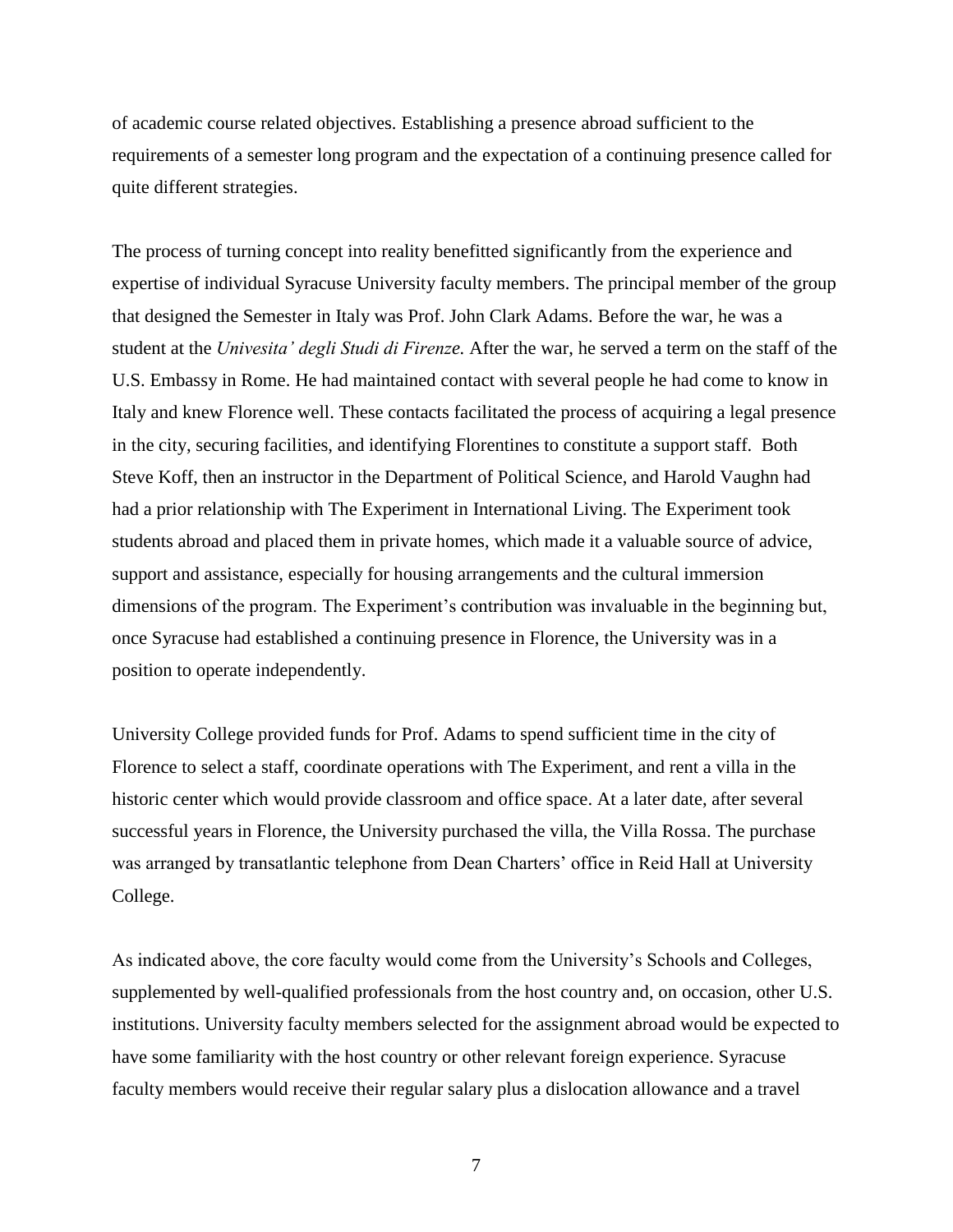allowance. Those appointed to teach on a part-time adjunct basis would be paid a stipend based on a formula developed by University College.<sup>iii</sup> Inviting host country professors and other intellectuals to teach on a part-time adjunct basis would enrich the academic ambiance and add to the reality of living and studying in a foreign city.

One Syracuse faculty member would be appointed Resident Director. That role combined responsibilities related to: (1) student, faculty and staff personnel issues, (2) facilities, (3) scheduling, (4) finances, (5) academics, (6) legal issues, and (7) representing the University in a foreign country. Before the Internet, the primary mode of communication was by airmail, which took a minimum of four days in transit, supplemented on occasion by long distance telephone. Therefore, the Resident Director operated with an unusual degree of independence and sometimes needed to make decisions without consulting the appropriate office or person on campus. The range of counseling services provided for students on campus could not be duplicated abroad. Although most faculty members regularly provide academic advising and, occasionally, career counseling, the Resident Director would be called upon to assume a variety of roles not normally the province of academics.

Signora Franca Toraldo di Francia, who had been selected by Prof. Adams to identify Florentine families willing and able to host students, was also asked to assist with counseling, especially in regard to student relationships with host families and issues that arose as a consequence of being immersed in an unfamiliar Italian environment. She would also serve as a source of information and assistance involving student health related issues and concerns.

Thirty well qualified and highly motivated students were selected for the fall 1959 inaugural Semester in Italy. By the second semester of the following year the number had increased to sixty. By general agreement, the maximum number to be admitted for any one semester would be limited to 65, beyond which, it was feared, the integrity of the program, particularly as it involved a meaningful immersion into the life and culture of Florence, would be compromised.

Travel on an Italian Line ship was the mode of choice for transporting students to Italy. The nine or ten days it took to traverse the Atlantic provided time for general orientation and the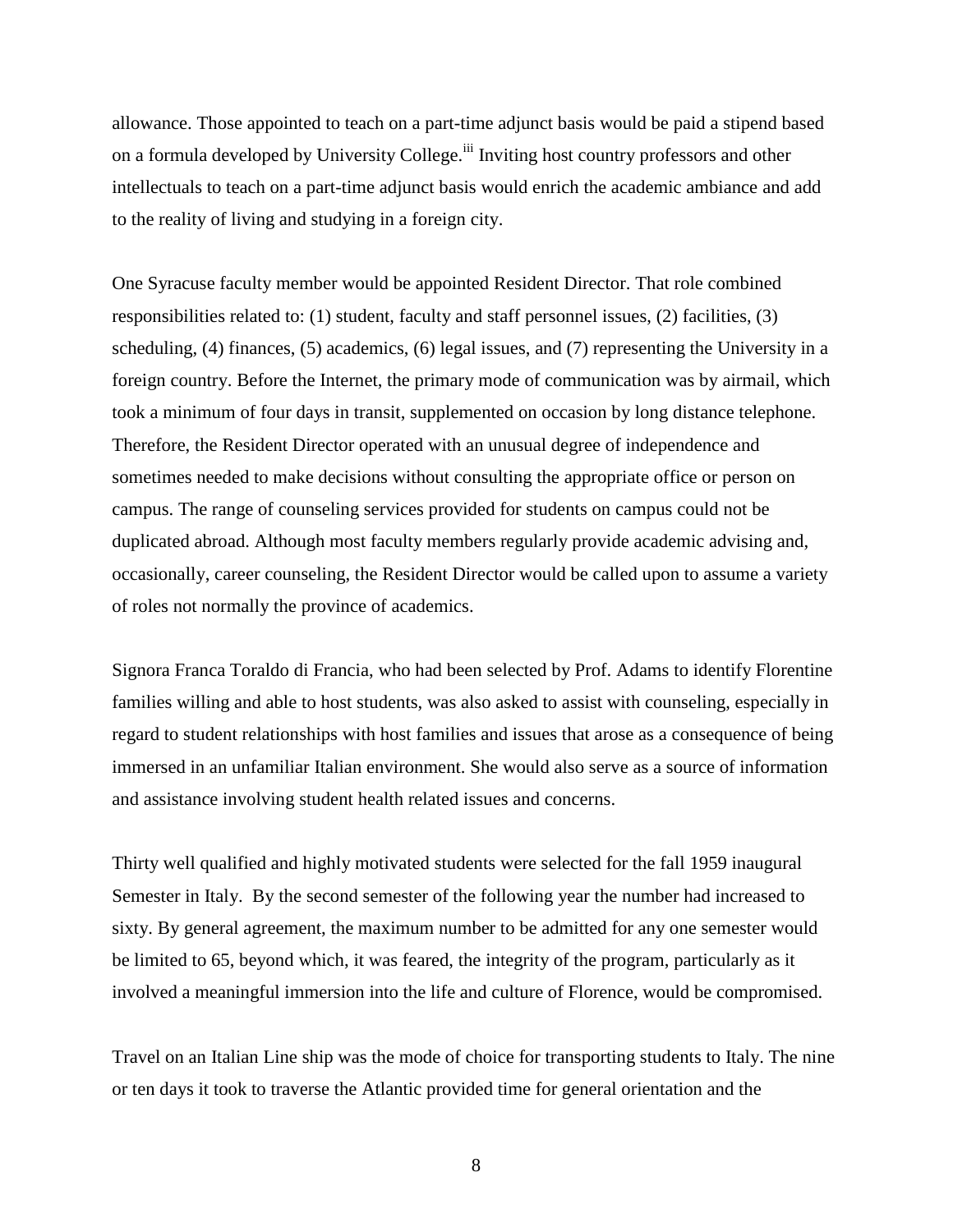acquisition of rudimentary language skills taught in a simulated Italian environment. On other occasions, the University utilized low cost group travel arrangements provided by the Council on Student Travel (later the Council on International Educational Exchange) to transport students on student ships. When the high cost of operating ocean-going liners, which consumed an inordinate amount of fuel, ended the low cost advantage, the Council turned to group air charters. Syracuse became a partner in this energy saving cooperative means of continuing to offer low cost travel to students and others traveling abroad for academic and related purposes. Although travel by air offered important advantages, the days of leisurely circumnavigating the globe on the ocean's surface were gone, taking with them the uniqueness of preparing students for their foreign experience within a transitional ambiance, not to be duplicated in any other way.

#### Stepping Beyond

At the outset, those responsible for administering the program applied existing University College policies and procedures adapted to the requirements of a center operating in a foreign location, but often found themselves improvising as unprecedented situations arose. Recognizing the inherent difficulty in operating on this basis, policies and procedures were codified under the direction of Dean Charters. Much of what developed over the next several years can be attributed to the freedom to innovate that emanated out of the experimental nature of University College. Additional semester and academic year length programs were established in Latin America, France, The Netherlands, Spain and England. The Semester in Italy was the basic model but each new program would be a pragmatic adaptation to different circumstances and different locations. Along the way, the office administering Foreign Study Programs became the Division of International Programs Abroad (DIPA).

## Criteria

A modified Semester in Italy model was applied to subsequent initiatives in other European countries and Latin America. Criteria for selecting a host country and city were refined and used to measure the merits of each new proposal: (1) the presence of vast historical, intellectual and cultural resources to which the student would have access; (2) the health and safety of students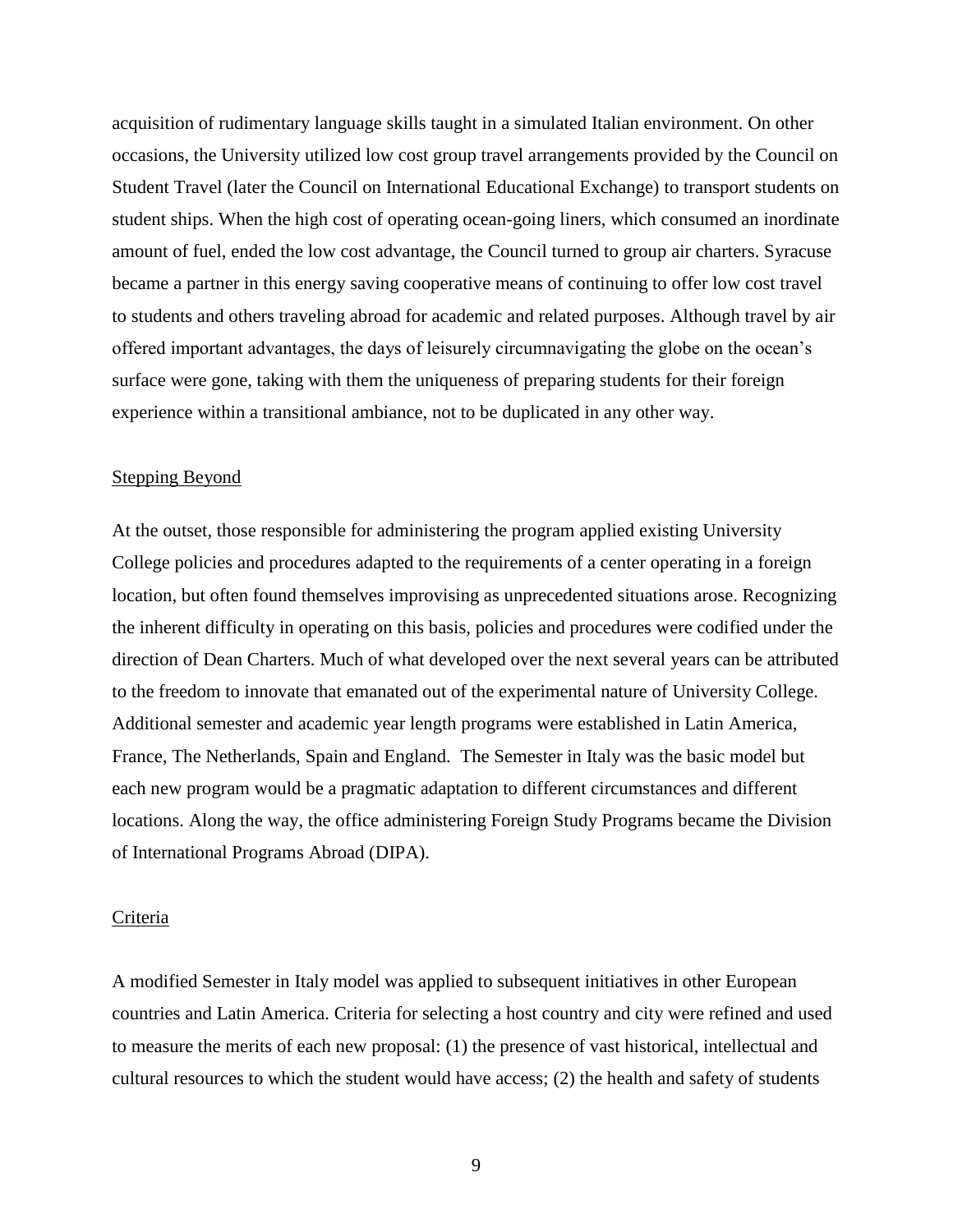faculty and families. (3) advancing the acquisition of foreign language skills; 4) opportunity for a meaningful immersion in the life and culture of the host city; (5) if the host family option was not possible, could students live with local students or, at least, as host country students lived? (6) will students have access to library facilities? (Students who arrived abroad without a prior knowledge of the language of the host country would have difficulty using host country libraries. In the case of Florence, for example, the University provided a small library intended to support courses offered at the Syracuse center). (7) answers to such questions as: Is the location already inundated with foreign (American) students thereby creating a situation in which the chances of having a "foreign" experience are reduced? Will the cost or difficulty of travel work against the success of the program? Is there a viable alternative option for studying in the host country (e.g. enrolling in a special program for foreign students offered by a host country university?

#### Semester in France

What began as a summer session language program in France evolved into a semester abroad program. When establishing its presence in France, the University built on an existing relationship with the *Office du Tourisme Universitaire* (OTU) in Paris through which the Université de Poitiers was identified as the host institution. The Director of CROUS (*Centre regional des oeuvres universitaires et scolairies)* in Poitiers who had spent a year in the U.S. on a Fulbright grant, provided services related to student housing. When the program moved to Strasbourg, a link with the *Aumônerie Universitaire Protestant* provided for space in their building and assistance in identifying a French staff member to work on student housing. A connection to the *Université de Strasbourg* was advanced by way of a Syracuse professor from France teaching in the Syracuse University Department of Religion.

Because many more students elect to study or have an interest in studying French than Italian, there was a larger pool from whom to recruit and select students capable of studying in the host country language. Therefore, the design for a Semester in France allowed for students with sufficient competence to elect courses offered by a host French University. The program was also designed to accommodate students with minimal language skills who could enroll for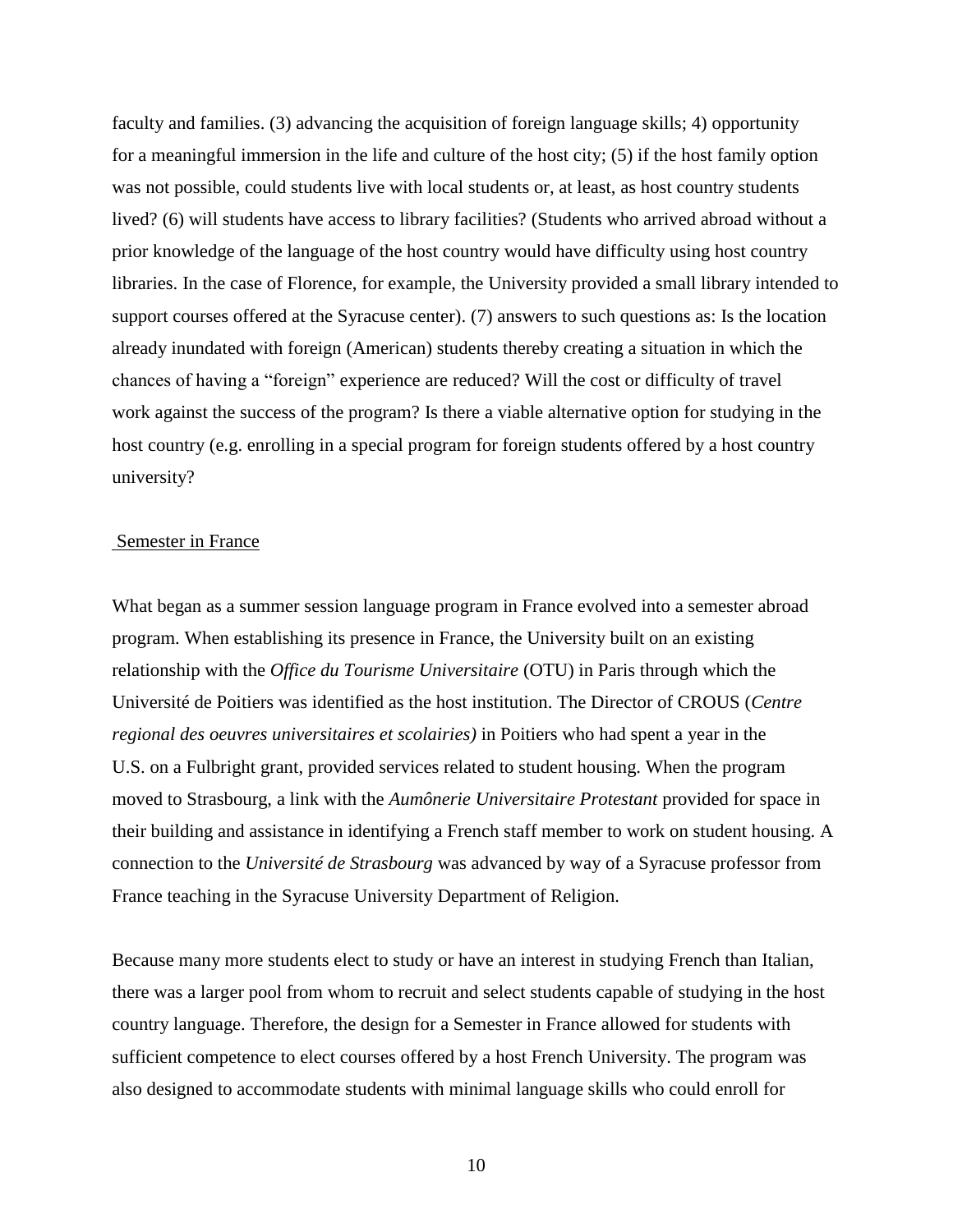Syracuse courses offered by a faculty member from Syracuse or French professors teaching on an adjunct basis. Courses offered focused on French language, literature and civilization with specific offerings determined by the Syracuse faculty member in France at the time. Students with sufficient language skills had a broader array of options. Students could choose to live in a private home or in a dormitory, preferably with French students.The number of students studying in France in the Syracuse program ranged from approximately fifteen to twenty.

#### Latin America

With a small grant from a member of the Board of Trustees, University College set up a program in cooperation with the *Universidad de San Carlos di Guatemala*. One small group of adventurous students took part in what proved to be a brief experiment. Instability within the *Universidad* and general instability outside the university proved to be insurmountable obstacles to either a valid academic experience or a meaningful immersion in the life and culture of the host city. Syracuse persevered in an effort to offer an option for study in Latin America, first with a three-year experiment in cooperation with the *Universidad de Los Andes* in *Bogota de Santafe*, Colombia. Students were to live in private homes, an arrangement facilitated through the cooperation of The Experiment in International Living. Enrolments were in the range of ten to twelve students. Recruitment was and would remain difficult. U.S. students and the academic programs they pursue are much more European than Latin American focused. It became clear that a Latin American presence required the strong support of faculty in the several Latin American Studies fields and those academics preferred a site in Mexico.

The attempt to develop a viable program in Mexico began with an agreement whereby students enrolled in the Universidad de las Americas in Cholula, a private institution accredited in the U.S. Classes were taught in Spanish and English. The curriculum included courses of interest to students from the United States. The Syracuse students lived and took meals with other students enrolled in the Universidad, many of whom were also from the United States. However, at one point Mexican officials decided that the Universidad de las Americas should be serving the needs of less wealthy Mexicans. The curriculum changed to focus on engineering, technology and science. For that reason, and upon the urging of a Latin American specialist in the Department of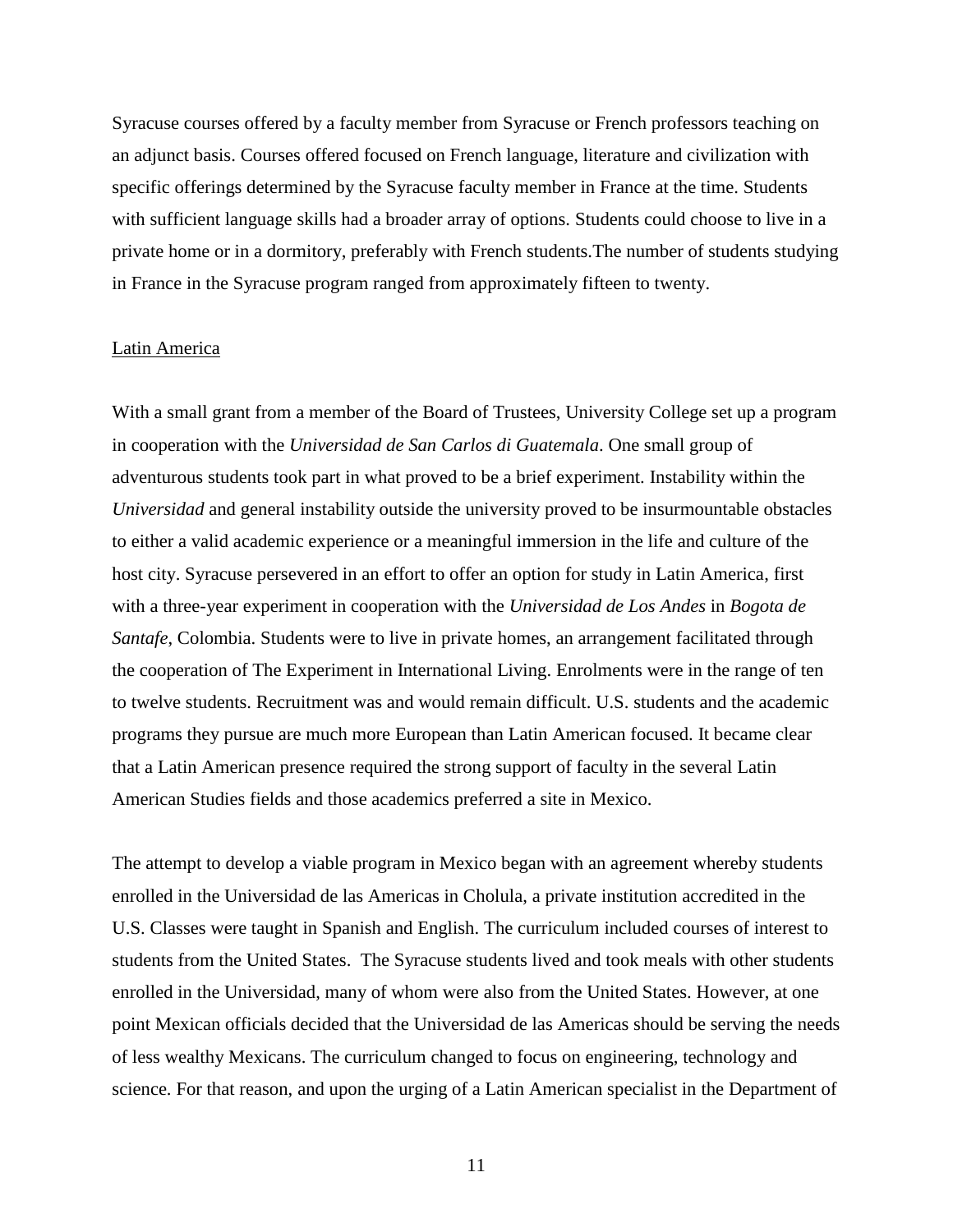Geography, Syracuse relocated to Guadalajara. In implementing these innovative programs, the University built on relationships with local universities, The Experiment, faculty contacts, and in the case of Colombia, assistance by the head of the Colombian Coffee Combine and high level contacts at the *Universidad de Los Andes.* 

#### Semester in Amsterdam

Establishing a presence in Amsterdam was facilitated by support from KLM, the VVV (Dutch Tourist Bureau), and the *Nederlands Amerika Instuut.* The *Instituut* offered office and classroom space in their building on Museumplein and assisted in identifying Dutch academics to serve as adjunct faculty and others for staff positions. In keeping with the goal of expositing students to the study of foreign languages, an arrangement was made to enroll them for Dutch language lessons at the *Vrije Universiteit Amsterdam*. A meaningful immersion in Dutch life and culture was facilitated by placing students in private homes. The exceptional response on the part of families in and near Amsterdam made that aspect of the program especially rewarding.

Out of a desire to offer its students a viable study abroad option, the College for Human Development provided the momentum to launch the program and sent the first group of students to Amsterdam. The program soon added options for students enrolled in the School of Social Work, the School of Management, and students majoring in dramatic arts. The model was similar to the Semester in Italy except that it was a multi-college program in a city in which there were relatively few American students. Twenty students enrolled for the initial semester. Within a year, the number increased to sixty, exceeding the capacity of the *Instituut,* at which point the University elected to purchase a building near Museumplein. In additional to courses offered by faculty from each of the participating schools and colleges, the curriculum included core courses in European history and art history taught by Syracuse faculty members and Dutch adjuncts.

#### Semester in Madrid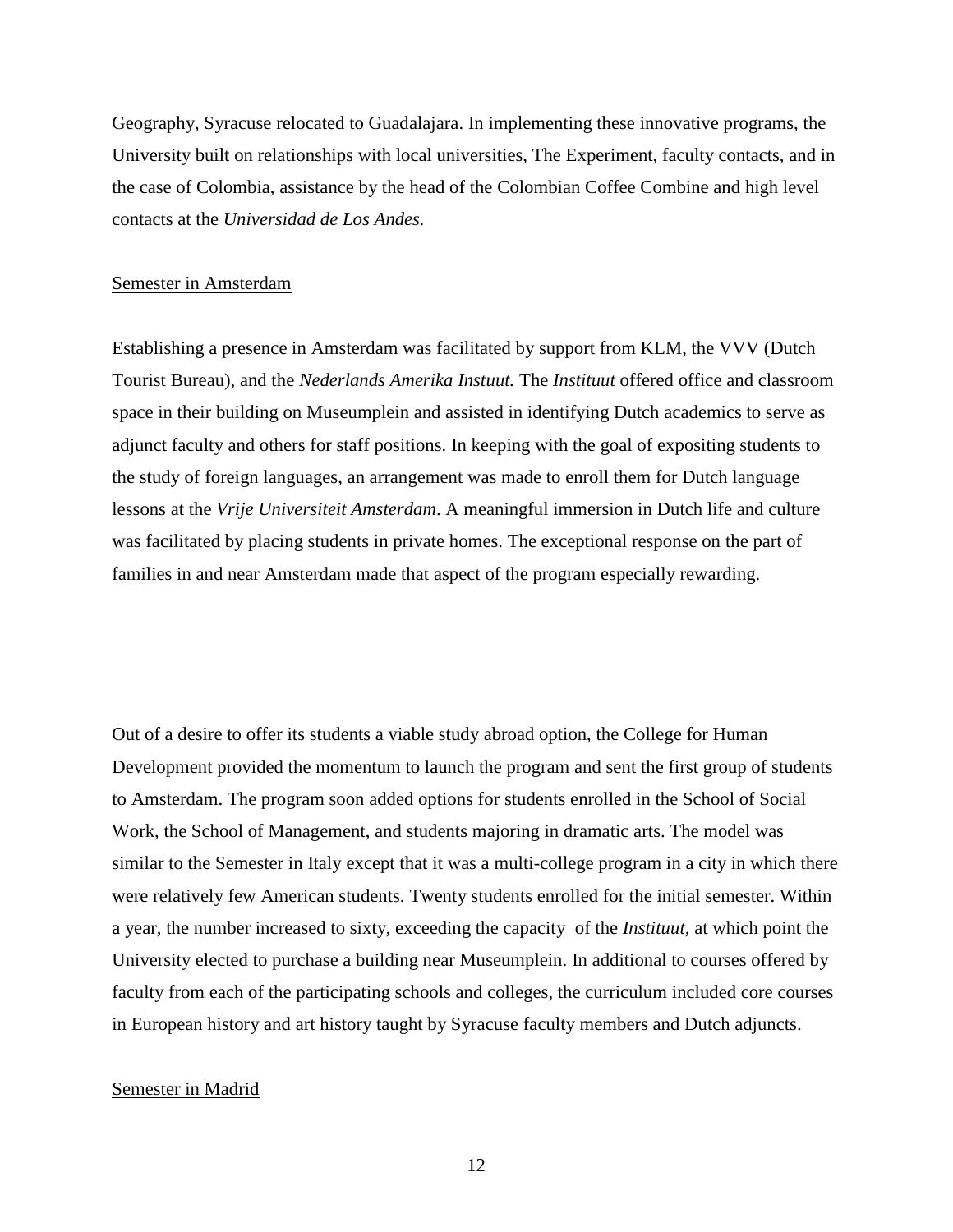When the program in Mexico was established in response to input from the Latin Americanists, a center in Madrid was designed around the aspirations of faculty members with an interest in Spanish language and literature and other fields with a specific Spanish dimension. The model reflected the University's experience with the Semester in Italy as adapted for the Semester in France initiative. The larger number of students studying Spanish should produce a larger pool of language qualified students for recruitment purposes. Through personal and professional relationships established by Professors Jaime Ferran and Fred Frohock, a link was established with the *Instituto di Cultura Hispanica* located adjacent to the *Universidad Complutense de Madrid* campus. The *Instituto* provided the University with office and classroom space and connections that facilitated the identification of teaching adjuncts and staff members. Again, students could choose living in a private home or in a *collegio* with Spanish students. Enrollments hovered around twenty students who could chose courses from among offerings in language, literature, civilization, art history, history and political science taught by a combination of Syracuse professors and adjuncts, primarily but not exclusively Spanish.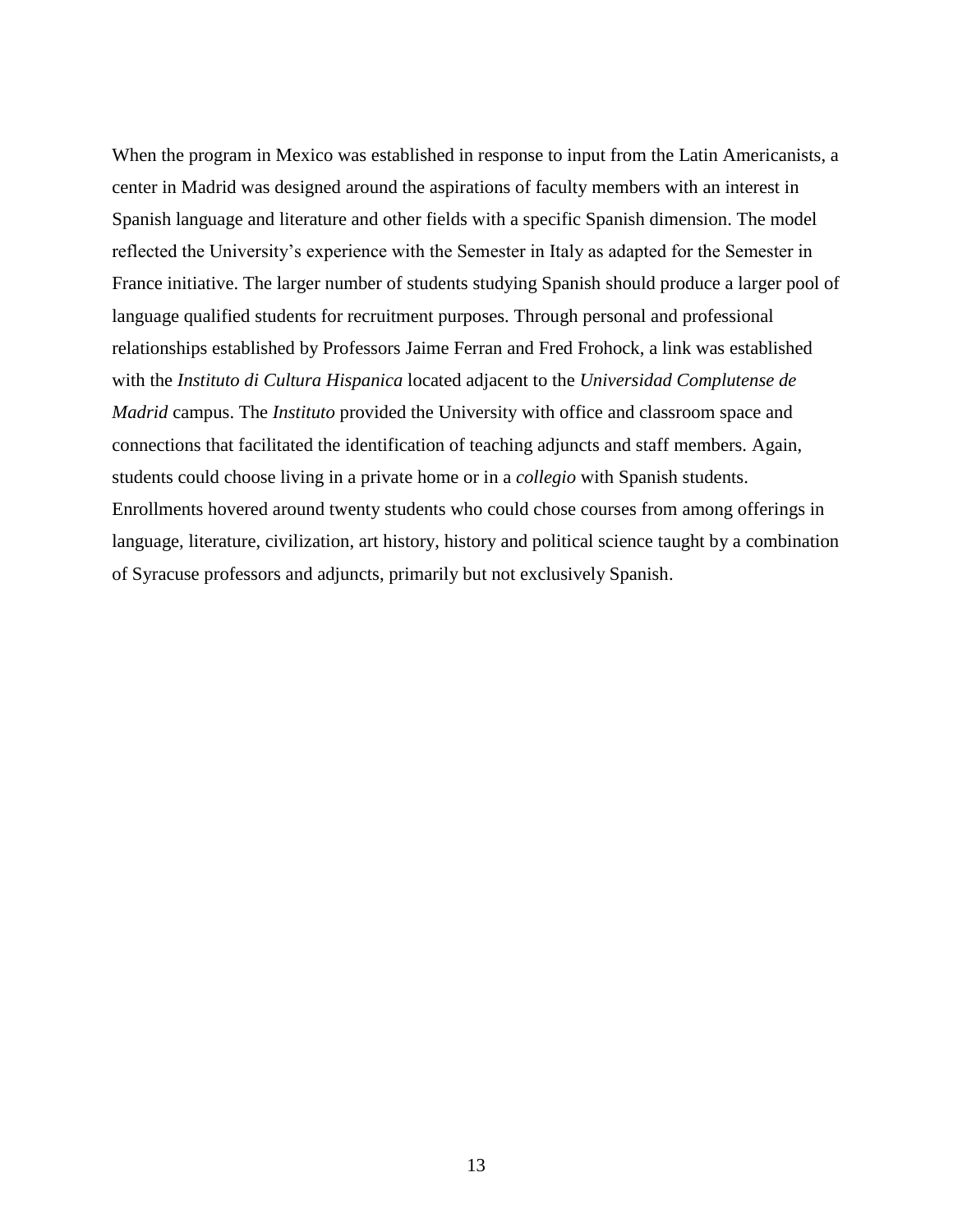### Semester/Year in London

Simultaneous expressions of interest from the School of Architecture and the College of Visual and Performing Arts provided the catalyst for setting up a center in London. There was some initial hesitation related to the language dimension, that is, students would be living and studying in an English-speaking environment. An official at the English Speaking Union pointed out, "We are two people separated by a common language." Professional relationships between Syracuse faculty members in the School of Architecture and the Associated Architects School in London facilitated the placement of Syracuse students in that institution. College of Visual and Performing Arts faculty contacts facilitated a link with the Sir John Cass School of Art and, at a later date, other units within the London Polytechnic System. The English Speaking Union provided the office space and a place to meet with students taking classes taught by Syracuse faculty or adjuncts teaching for Syracuse. Students worked in British schools and colleges and received some instruction in core Syracuse University courses such as British history, and art history.

During its first year, the program enrolled about twenty students from each of the two sponsoring units, the School of Architecture and the College of Visual and Performing Arts. As other schools and colleges joined the program, and the College of Visual and Performing Arts added components from among its several units, enrollments multiplied. As the programs grew, the space provided by the English Speaking Union seemed to shrink, at which point the University purchased property at a central location.

In the beginning, there was a serious effort to place students with host families. This turned out to be impractical given the nature of a large sprawling cosmopolitan center. Thereafter, students were to seek what British students referred to as "digs", preferably with British students. University staff members in London arranged student housing for a short period at the beginning of the semester, during which they were provided information and leads to assist in their search. The size and complexity of the program or programs in London compelled a reexamination of one of the basic principles of Syracuse University academic programs abroad; each program was to be directed by a regular member of the Syracuse University faculty assigned abroad on a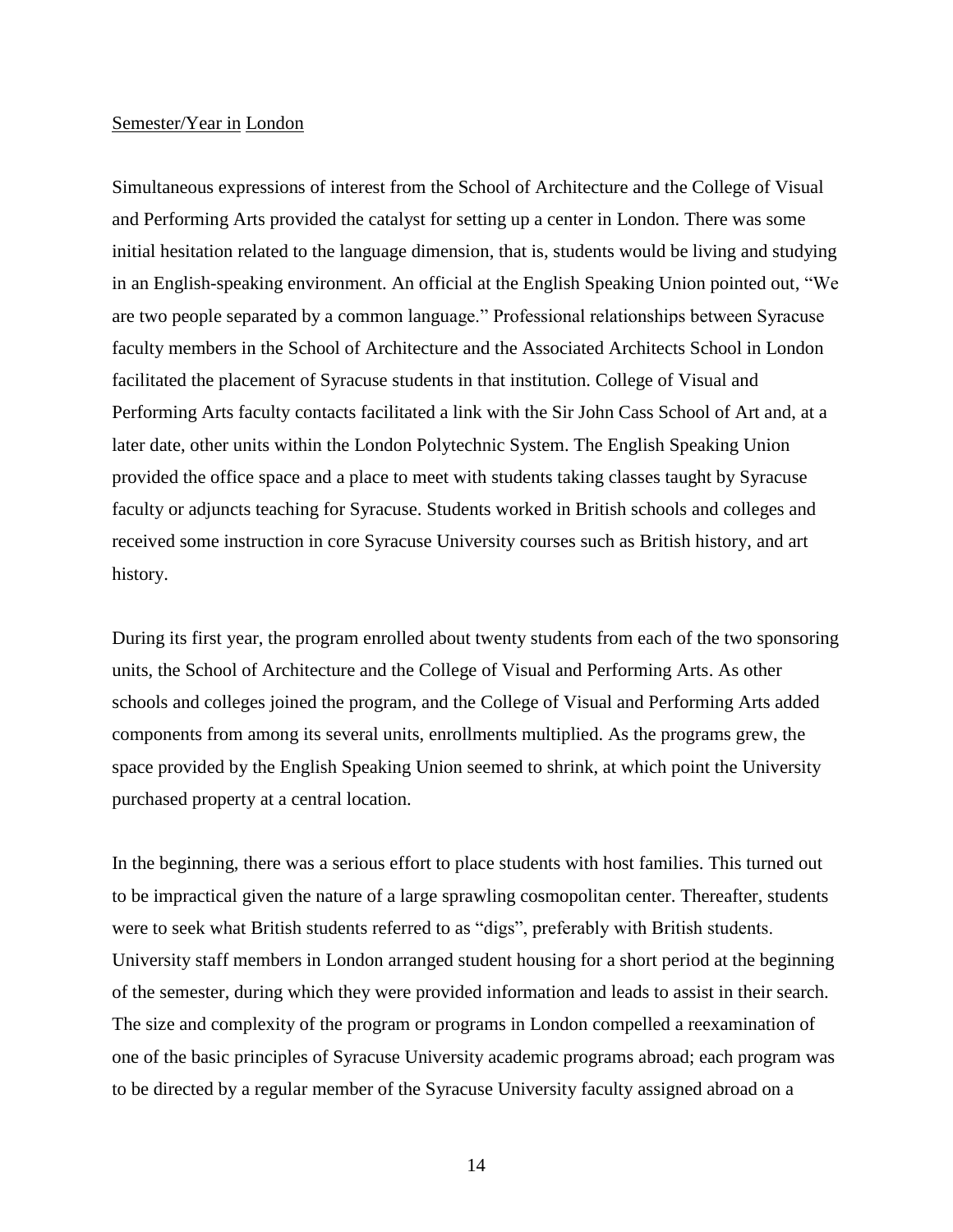rotating basis. A realistic appraisal of the multiple tasks of administering the several programs operating within and from the London Center, dictated the appointment of a full-time director. Roy Scott, a native of the Orkney Islands, was appointed to serve in that position on a continuing basis.

The programs in Amsterdam and London were constructed to meet the specific needs of students preparing for careers in studio arts, architecture, drama, social work, fashion and textile design, consumer education, communications and management. An arrangement made by the School of Education made is possible for their students to do practice teaching in the Crawley School District outside London. With these initiatives, Syracuse led the nation in offering viable study abroad options for students pursing careers in professional fields. The imbalance between male and female students studying abroad was of concern to educational exchange professionals across the country. The infusion of professionally oriented segments had the effect of increasing the number of male students who elected a semester or academic year of study in a foreign country.

In addition to the programs in London, an arrangement was made for students in the Honors Program to enroll in British Universities. Syracuse also provided an opportunity for graduate students to utilize intellectual resources available abroad. The Fine Arts Department, with assistance from the DIPA, designed and obtained University funding for four graduate students to prepare for careers in museum curatorship; a graduate year with one semester of preparation on campus and a second in Florence with the *Directrice della Galleria degli Uffizi* and *the Soprintendenza per il Patrimonio Storico Artistico di Firenze, Pistoia e Prato.* As an active member of the Council on International Educational Exchange, the University joined a consortium of Council members to offer an option to study at Leningrad State University. Students selected for the program were to live in dormitories with Russian students. In this instance, language competence at an advanced level was an essential prerequisite. The Council assumed management responsibilities but a Syracuse professor of Russian served on the consortium board and a University representative served the Council's Board of Directors.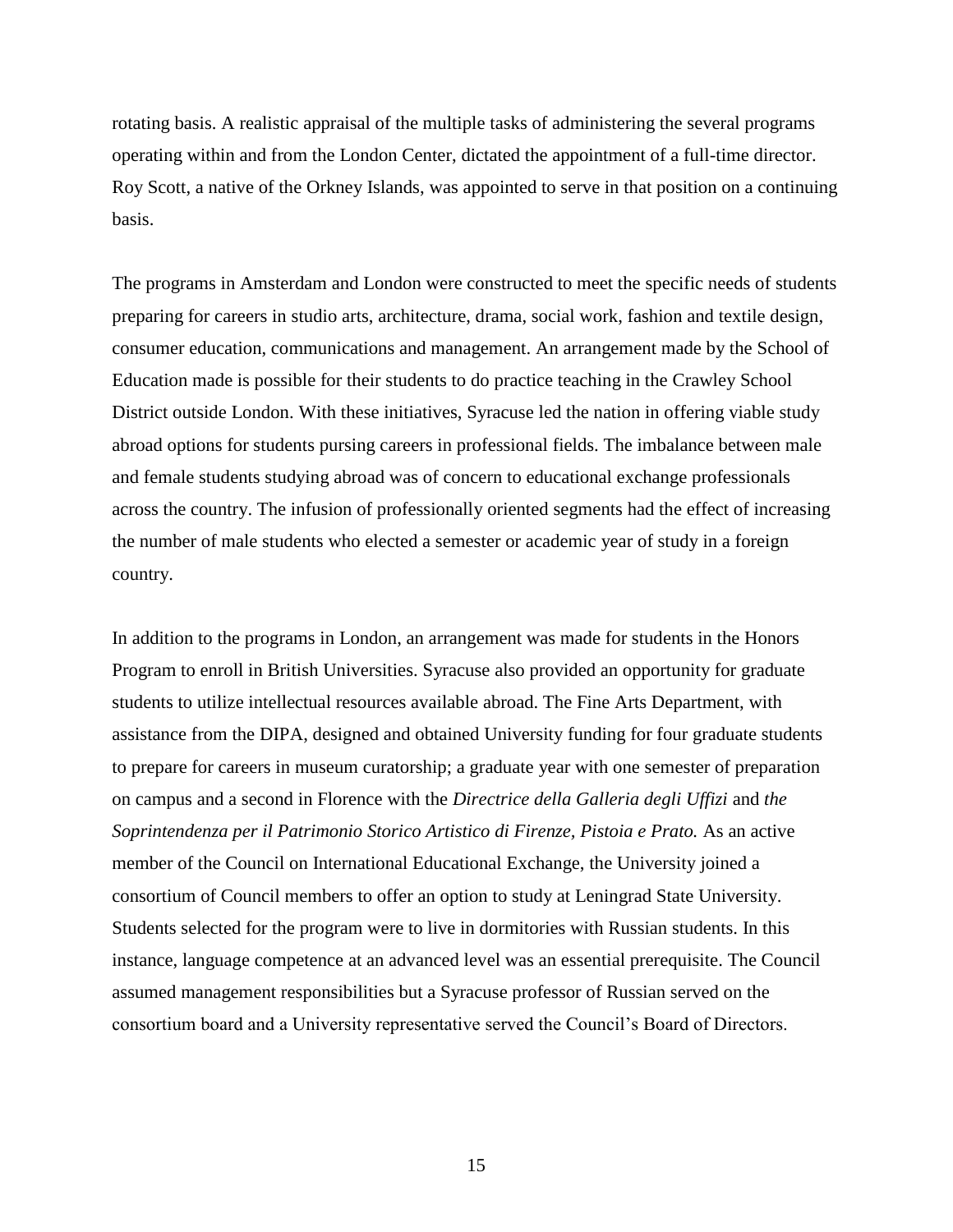As the Semester in Italy and other academic semester or year programs were established, the University continued offering short-term options during summer sessions. Students were offered opportunities to spend four to six weeks studying languages, art history, textiles, law, photo-journalism, geology, the humanities, African studies, Japanese art, music and architecture in such locations as Sweden, Iceland, Malta, Italy, England, The Netherlands, Switzerland, Germany, Japan, and West Africa. A summer program in West Africa was organized jointly with the Institute of International Education.

#### The Financial Structure

As noted, because of an early association with University College, the academic programs offered abroad were credited with their income from both program fees and tuition. This was fortuitous in that it provided a measure of financial independence and facilitated financial accountability. To meet financial obligations incurred abroad, bank accounts were established in each host city to which the University made periodic deposits. Typically, the Resident Director of each program was granted the authority to write checks and otherwise draw on the account. Regular reports on disbursements were submitted to the office of the University comptroller. Because all local payments were made in currency of the host country, coping with fluctuating exchange rates was a continuing challenge. Variations during the course of an academic year could have a major impact on the balance between income and expenses.

Salaries of Syracuse University faculty teaching abroad were transferred from the departments to the program (which made the arrangement attractive to several departments). Consequently, faculty salaries constituted a major item in the budget of each program. In addition to all academic related expenses, board and lodging and outbound travel, the DIPA budgeted for operating costs in Syracuse and abroad. There were, of course, numerous ways in which the University provided indirect financial support such as the provision of on campus office space, facilities, general services and regular employee benefits. During the program's first five years, University College covered hidden expenses and picked up imbalances between income and direct costs. Later, the programs were expected to balance income and expenses, including an assessment for general University overhead. However, the University continued to support the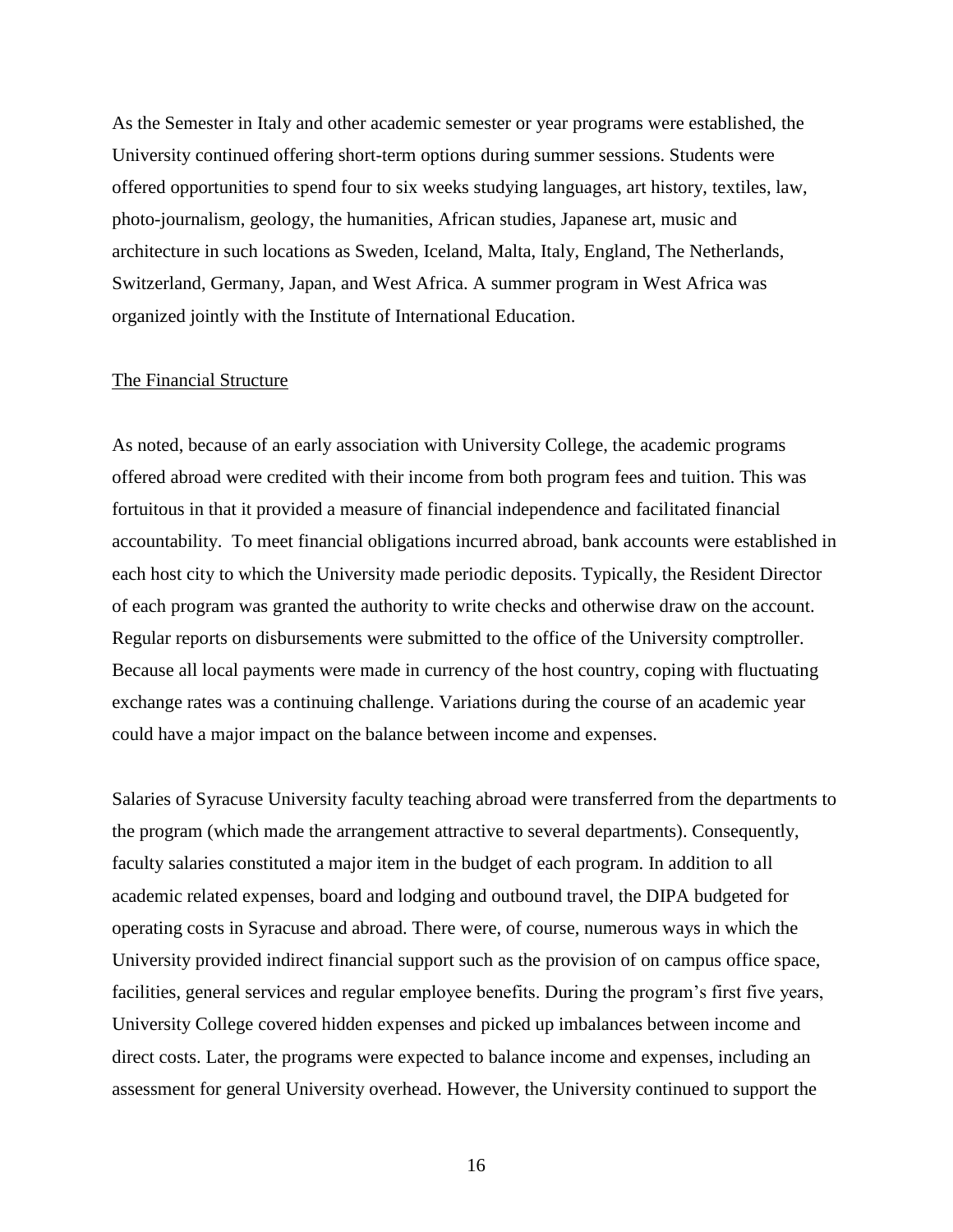programs including, for example, the dollars to purchase facilities in Florence, Amsterdam and London.

Students paid regular Syracuse tuition plus a program fee to cover board, lodging and outbound travel. It was not practical for the University to manage return travel arrangements when students were and should be free to travel at the end of a semester and return to the U.S. on a date and from an airport of their choice. Students could arrange a low-cost return flight through the Council on International Educational Exchange. Scholarships and other forms of financial assistance available to students on campus could be applied abroad, which came to include, in so far as possible, aid through work-study programs. A great effort was made to keep the experience abroad a viable option for a student who could afford to study at Syracuse University. At one point, a grant from the Bureau of Cultural and Educational Affairs provided funds to offer scholarships to students from historically black colleges and universities.

#### Legal Issues

Experience in Italy served as a guide when the University expanded its presence to other locations. Prof. John Clarke Adams had a degree in *giurisprudenza* from an Italian university which may explain why he had the foresight to obtain an official document from the Ministry of Education recognizing the existence of a Syracuse University presence in Florence. Legal issues surrounding the presence of Syracuse and other U.S. institutions in foreign locations are complex. Issues relate to the status of U.S. faculty teaching in a host country, U.S. staff members working for a U.S. institution abroad, nationals of the host country appointed to teach or provide other professional or managerial services, employee rights and benefits, the legal status of American students studying abroad under the aegis of a U.S. institution, access to health care, ownership of property, and liability for the payment of taxes.

The tax exempt status of higher education institutions in the U.S. may not and generally does not apply to property purchased abroad. The laws, rules and regulations that govern employer employee relations differ what one finds in the U.S. These include such items as payments to the state for employee benefits, the 13<sup>th</sup> month of salary due employees at the end of each December,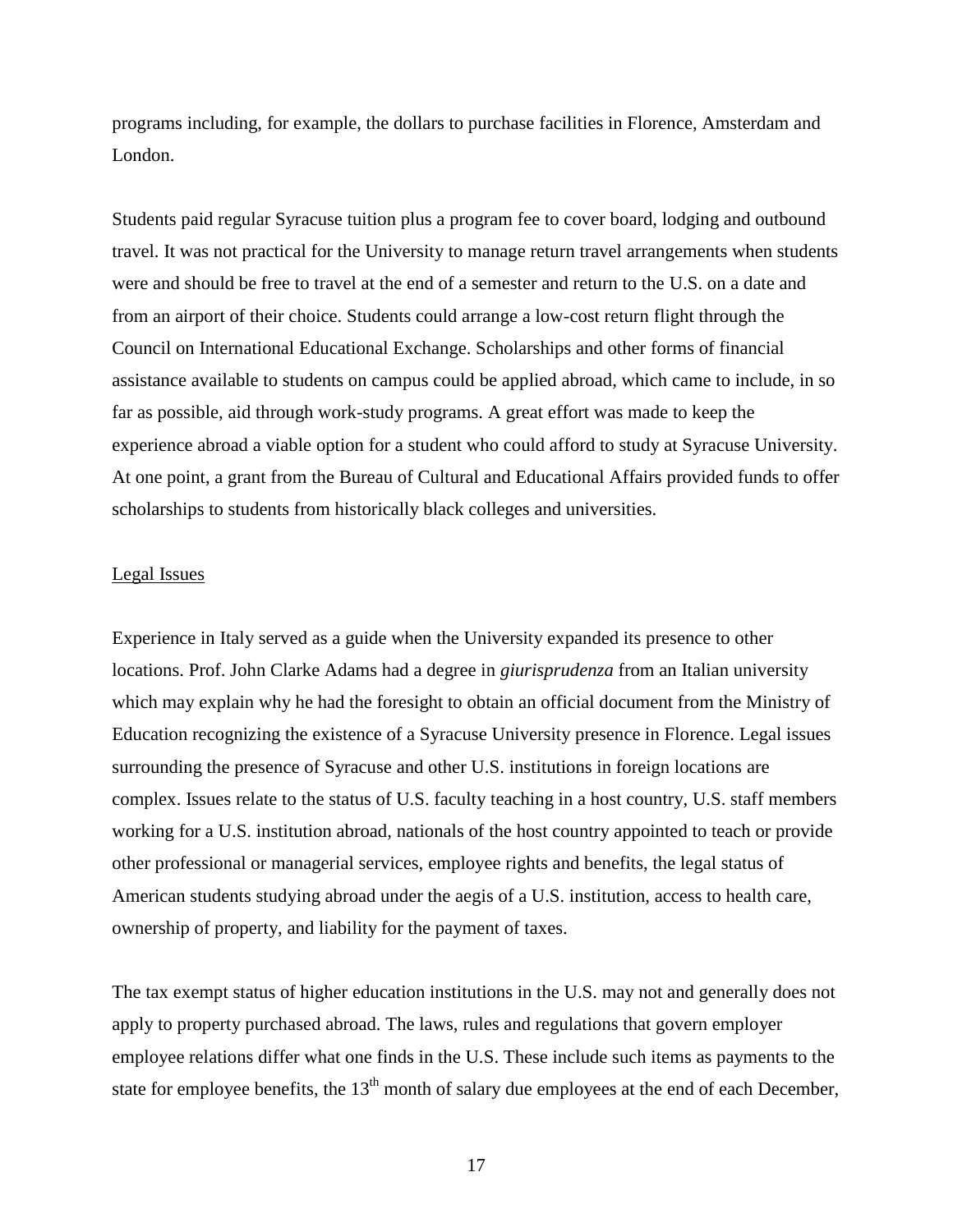the accumulation of amounts (the *liquidazione)* due each employee upon leaving a place of employment for whatever reason, and restrictions placed on employers who choose or need to terminate the employer/employee relationship no matter the motivation.

Operating within the legal system of a host country is, of course, essential. From the outset, for the program in Florence to comply with what often seemed to be a morass of rules and regulations, it was necessary to employ, on a part time basis, an accountant familiar with the Italian system. Nonetheless, the legal framework in Italy and other European countries with a system rooted in codes going back to Napoleon, does not mesh easily with U.S. expectations and approach to dealing with similar situations.

#### Assessment and Evaluation

All programs were continuously monitored and evaluated to insure that goals and objectives were being realized. Dean Charters and other university officials visited the centers in Florence and other locations to observe, first hand, the quality and integrity of the programs. Evaluation included qualitative studies. One study focused on the viability of taking students abroad without a prior knowledge of the language, which established that such students made unusually rapid progress with intensive instruction while immersed in the culture. The study was published in the MLA Journal.<sup>iv</sup> A second study, based on questionnaires completed by each student, data gathered from student records, and the performance of students in Italy, supported the hypothesis that an academic experience abroad had a positive impact on the balance of their academic careers and career decisions. As with all such studies, the most important benefits of studying abroad would accrue over time and become measurable at a date beyond the scope of the study and, even then, difficult to isolate from other experiences. A third study was made in response to a suggestion that the programs abroad constituted a flow of dollars out of the University. The study established that many of the students who chose to study abroad also chose to attend Syracuse University, or remained at Syracuse, because of options provided for foreign study. Careful examination of the data supported the position that, with all factors taken into account, the programs represented a net financial benefit to the University.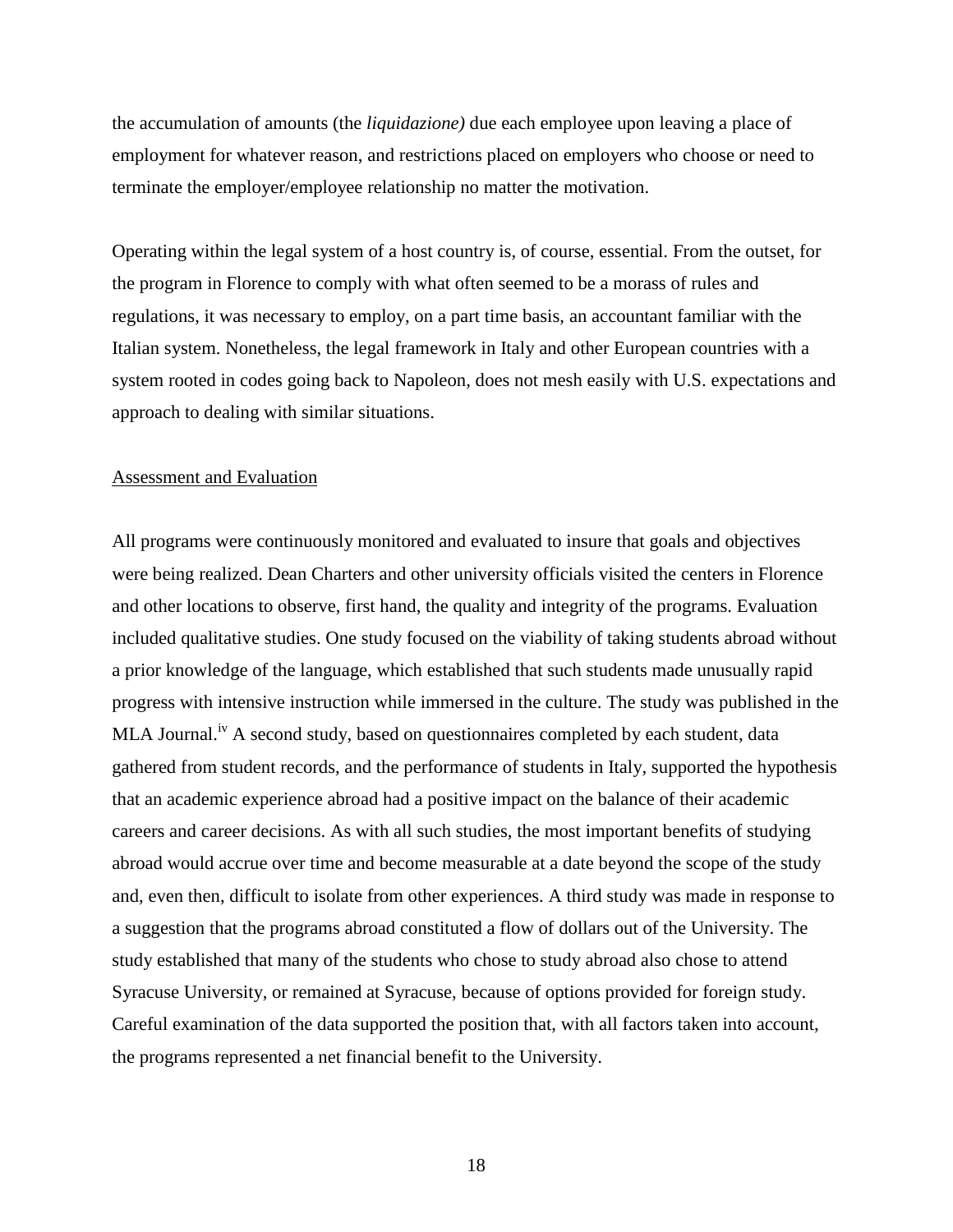The circumstances surrounding innovative academic programs abroad were of a nature that inevitably led to some conflict and difficulty in developing and applying policies and procedures that met both normal University procedures and the requirements of an international operation. It became customary for the Director of the DIPA to take the initiative in identifying faculty for assignments abroad but the system, or its lack, led to misunderstandings and, occasionally, hard feelings. Eventually, the system stabilized with the College or School nominating candidates for review by a special committee. The Director of the DIPA was granted a strong voice in selecting the person to act as a Resident Director.

University faculty members who accepted an assignment abroad, usually for an academic year, occasionally two years, often arrived with some prior relevant experience and would be occupied with instructional and, sometimes, research responsibilities. Their spouses and children had to cope with the challenges of being immersed in a foreign culture, often for the first time. Children needed to be in school. The presence of an English language school, which required the payment of tuition, might be the solution of choice but some families elected to enroll their sons and daughters in local schools. In some instances, there was no alternative. In reference to faculty research, it should be noted that living and teaching in a foreign city and the desire to take full advantage of its cultural and historical resources mitigated against scholarly production.

An absolute requirement of any program offered abroad was that the University's schools and colleges assumed academic responsibility. This could be difficult to achieve and maintain without a measure of continuity. At the same time, rotating assignments of Syracuse faculty members to teach or administer centers abroad made continuity difficult to achieve. To the extent possible, continuity was achieved by involving the deans of the several schools and colleges in issues of consequence, through communication among those on campus and abroad who shared an interest in the programs, and continuity in administration on the main campus in Syracuse.

Syracuse was among the first, perhaps the first, to open centers in foreign locations for students who could study abroad without a prior knowledge of the language of the host country. Other universities emulated this model, which, in time, served as a catalyst for the continuing increase in the number of American students studying abroad. The University benefited and continues to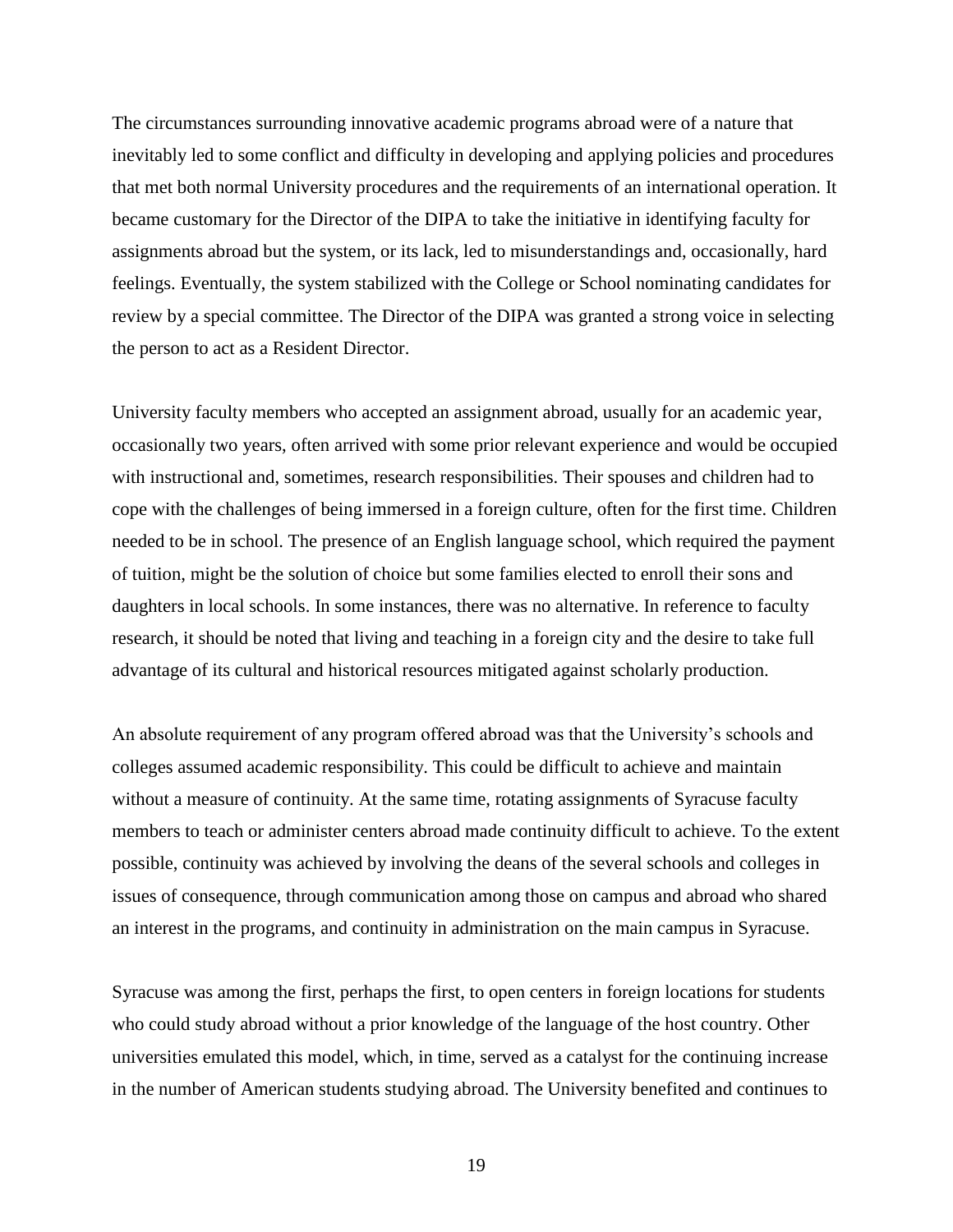benefit from having been an early advocate of international educational exchange. At the time of this writing, it would be exceedingly difficult for Syracuse or any other university to begin to create the study abroad opportunities that the University designed and implemented over several decades.

As suggested earlier, the decision to place responsibility for the Semester in Italy within University College was fortuitous. Policies and procedures that came into place over the formative years of the several programs served them well. They proved adaptable to the various needs of programs located in different locations and with varied formats and provided an institutional framework that secured their place in the University's total array of options through which American students prepare themselves for roles as professionals and citizens in a democratic society in a multidimensional world.

As set forth in the opening paragraph, this article reviews how policies and procedures evolved with particular reference to: (1) how the several programs were designed, (2) the manner in which they were implemented with particular reference to making initial contacts abroad, acquiring facilities, recruiting and selecting students, and arranging transportation, (3) managing program finances, (4) coping with legal issues, and (5) assessing results against objectives. Review leads to reflection. First, Dean Charters is entitled to take satisfaction from the role of University College as the unit of the University most responsible for launching the rich array of options for students to enrich their academic careers, acquiring valuable international and cross cultural skills by studying abroad as part of a normal degree program. Many thousands of students have been through these programs. It is fair to speculate that one important outcome, one that does not lend itself to quantification, has been and continues to be a contribution to the concept of world understanding and peace that underpinned the motives of those early advocates of international educational exchange.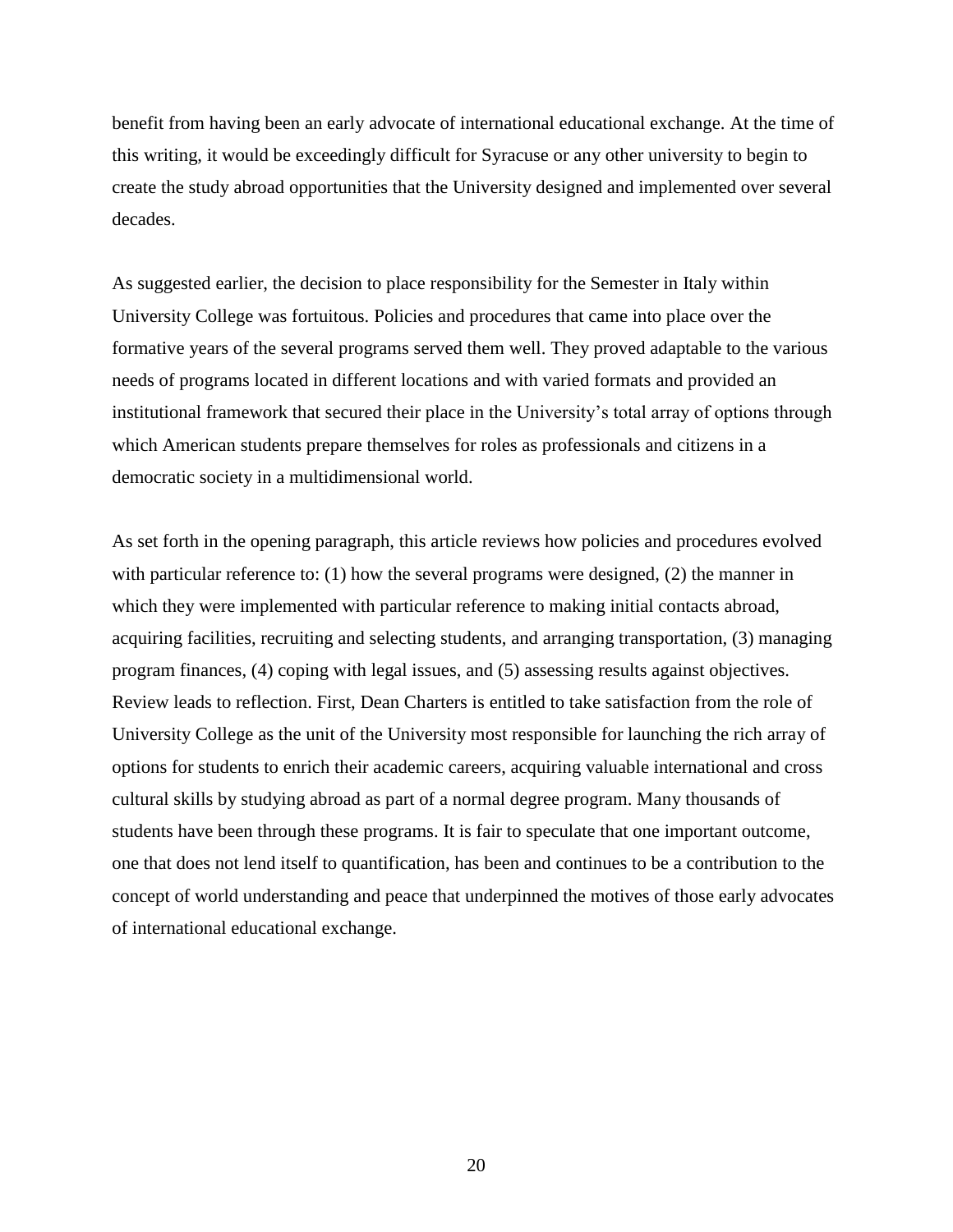## ENDNOTES

 $\overline{a}$ i

To provide perspective, in 2005-2006, 4276 institutions of higher education enrolled 17, 487,475 students, of whom approximately 1 % studied abroad. Of that number, about 45 % were enrolled in a program for a semester or an academic year. Over the past five decades, the percentage of American students studying abroad has approximately doubled but remains a small ratio.

Many professionals in the field of international educational exchange hoped that, with the National Defense Education Act and a growing emphasis on the importance of learning foreign languages, the coming decades would witness a significant increase in the number of American students enrolled in foreign language courses. Between 1960 and 2002, the number of students enrolled in foreign language courses doubled (enrollments in Spanish account for much of the increase) but the number of students enrolled in institutions of higher education quadrupled.

- iii Normally, University College courses were taught by regular Syracuse faculty members as part of the regular teaching load or on an extra load basis. The usual teaching assignment was twelve credits or the equivalent and was to include time devoted to research, writing, and service. The stipend formula for extra load was only for instruction.
- <sup>iv</sup> "Forecasting Italian Language Proficiency of Culturally Immersed Students," David A. Payne and Harold A.  **Vaughn, Syracuse University, The Modern Language Journal, Vo. LI, No. 1, 1/67.**

See The Overseas Americans, Harlan Cleveland, Gerard Mangone, and John Clarke Adams, McGraw-Hill, 1960.

ii At the beginning of the 1959 academic year, less than .04% of the 3,639,847 students enrolled in 2,004 four-year higher education institutions had studied abroad during the previous year, many of them at the graduate level and many enrolled in foreign universities. (See Donald Shank, Annals of the American Academy of Political and Social Science, Vol. 335, May 1961, " The Rising Demand for International Education"). Although a relatively small number could be found in universities where the language of instruction was English, a major constraint was competence in a foreign language.